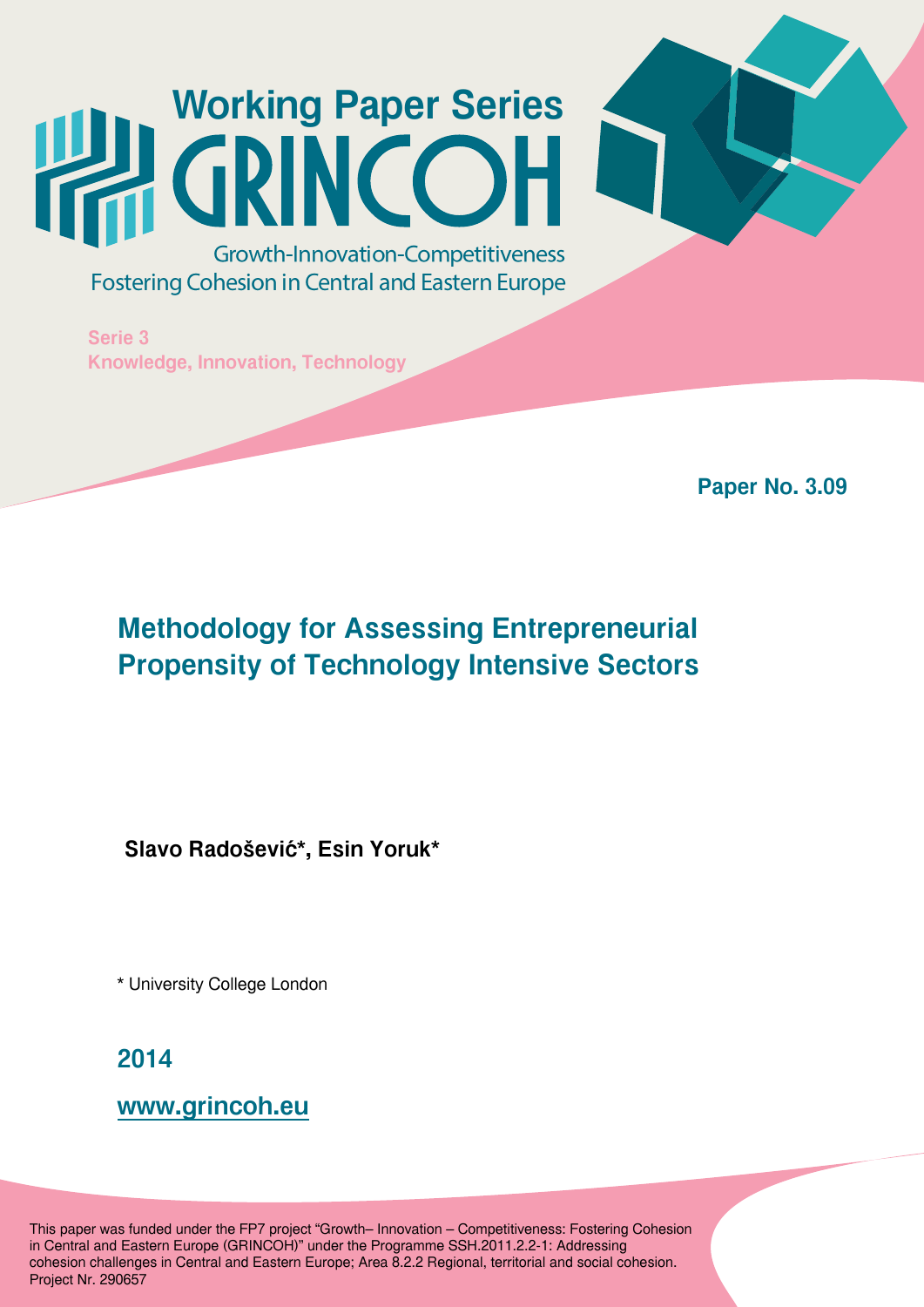Slavo Radošević [s.radosevic@ucl.ac.uk](mailto:s.radosevic@ucl.ac.uk) Esin Yoruk [e.yoruk@ssees.ucl.ac.uk](mailto:e.yoruk@ssees.ucl.ac.uk) University College London, School of Slavonic and East European Studies <http://www.ucl.ac.uk/ssees>

Please cite as:

Radošević S., Yoruk A, (2014), 'Methodology for Assessing Entrepreneurial Propensity of Technology Intensive Sectors', GRINCOH Working Paper Series, Paper No. 3.09

## <span id="page-1-0"></span>*Methodology for Assessing Entrepreneurial Propensity of Technology Intensive Sectors*

#### <span id="page-1-1"></span>**Abstract**

The objective of this deliverable is to explore the systemic properties of knowledge-intensive entrepreneurship. We develop: a) analytical framework on the relationship between knowledge intensive entrepreneurship (KIE) and innovation system by developing the concept of entrepreneurial propensity of innovation system, and b) methodology for assessment and measurement of knowledge intensive entrepreneurship at mezzo (sector) level for emerging high technologies.

#### <span id="page-1-2"></span>**Content**

| Methodology for Assessing Entrepreneurial Propensity of Technology Intensive Sectors  1 |  |
|-----------------------------------------------------------------------------------------|--|
|                                                                                         |  |
|                                                                                         |  |
|                                                                                         |  |
|                                                                                         |  |
|                                                                                         |  |
|                                                                                         |  |
|                                                                                         |  |
|                                                                                         |  |
|                                                                                         |  |
|                                                                                         |  |
|                                                                                         |  |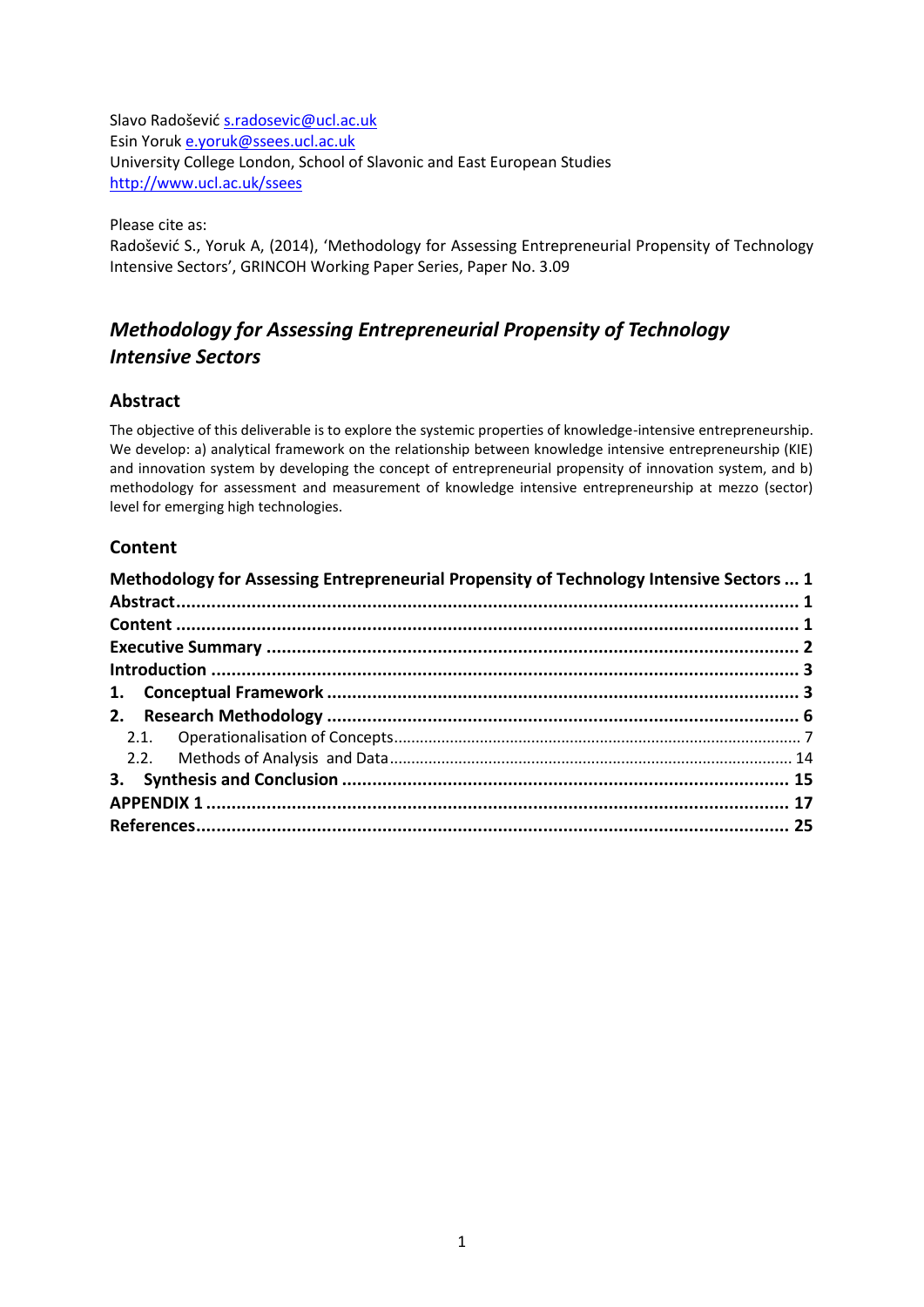#### <span id="page-2-0"></span>**Executive Summary**

This paper is oriented to systemically explore the nature of knowledge-intensive entrepreneurship as a largely distributed and systemic phenomenon, and to investigate the properties of knowledgeintensive entrepreneurship at firm and technology system levels. It develops an analytical framework that links the entrepreneurship research with the innovation systems approach. It also offers a set of detailed guidelines to be used for firm-level surveys, for the analysis of knowledge-intensive entrepreneurship at the level of several selected emerging technologies. In particular, we aim at providing a general framework to analyse how innovation systems affect knowledge intensive entrepreneurship.

Knowledge-intensive entrepreneurship involves a process that translates knowledge into innovation. Knowledge can refer to scientific knowledge, to technological knowledge but also to applied knowledge. Knowledge-intensive entrepreneurship is embedded in innovation systems composed of heterogeneous actors and networks of various types, and shaped by institutions (regulatory systems). Accordingly, it could be considered that entrepreneurship in general, and knowledgeintensive entrepreneurship in particular, constitutes one of the functions of an innovation system, which is also one of its core properties.

The traditional innovation system approaches focus strongly upon the components within the systems, i.e. organizations and institutions. Organizations are the players or actors, while institutions are the rules of the game, constituting constraints to the actions of the organizations or enablers of changes. In this research we refer to this as 'activities' in innovation systems, which are regarded as the determinants of the development and diffusion of innovations. The activities (determinants) influence innovation processes; it is a matter of causality. A satisfactory causal explanation of innovation processes almost certainly will be multi-level and multi-causal, and therefore should specify the relative importance of various determinants. These determinants cannot be expected to be independent of each other, but instead must be seen to support and reinforce - or offset – one another. Hence, it is important to also study the relations among various determinants of innovation processes (i.e. between each of the activities).

Opportunities are at the core of entrepreneurship. What constitutes entrepreneurial opportunity is generally seen as unproblematic. The dominant perspective is that entrepreneurship is a nexus of enterprising individuals and valuable opportunities. Individual differences are seen as crucial in the discovery of entrepreneurial opportunities.

But what constitutes then entrepreneurial opportunities? There is probably not one general answer to this, as it depends on the level (firm, industry, country) as well as on the disciplinary scope of inquiry (business, economics, sociology). In this particular deliverable, we consider three major sources of opportunities:

- Technological opportunities
- Market opportunities
- Institutional opportunities.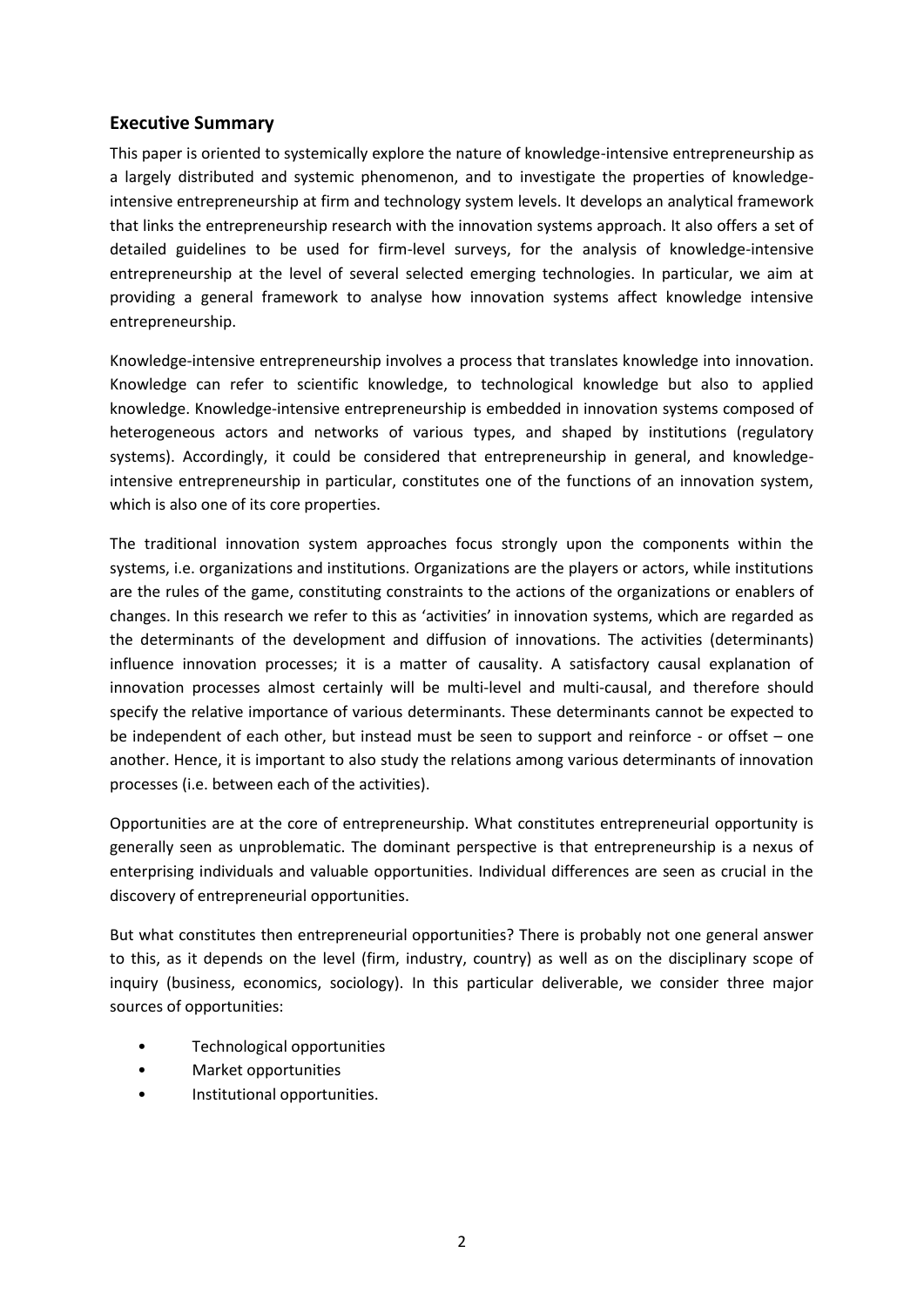Our hypothesis is that entrepreneurship is driven by complementarities arising from the favourable interaction of all three types of opportunities. In the absence of one of these, entrepreneurial opportunities cannot be realised.

In continuation, methodology for assessment of knowledge intensive entrepreneurship at selected emerging high technology levels is suggested.

#### <span id="page-3-0"></span>**Introduction**

This methodology paper builds on EPIS – Entrepreneurial Propensity of Innovation Systems conceptual framework developed earlier and empirically tested at national level for 27 EU countries in Radosevic and Yoruk (2013). It aims to test EPIS at emerging high technology sectors in the CEECs (i.e. bioenergy, advanced materials and low-Carbon operations in automotive and automotive parts sectors) and thus aims to contribute further to EPIS conceptual framework. The methodology for collecting data is based on surveys at firm level. This methodology paper will be followed by two empirical papers: One on biomass and one on low carbon technologies in advanced materials and automotive and automotive parts technologies. The common methodology presented in this paper may slightly be modified depending on the requirements of the analysis in each empirical paper.

The paper is organised as follows. Section 2 briefly re-visits the EPIS conceptual framework. Section 3 introduces and discusses the indicators that will be used in the analysis to investigate EPIS at technology/sector level. Appendix provides the survey questionnaire that will be used for data collection.

#### <span id="page-3-1"></span>**1. Conceptual Framework<sup>1</sup>**

The entrepreneurial propensity of innovation system (IS) is its capacity to generate and exploit entrepreneurial opportunities in order to create new knowledge-intensive enterprises, new technologies (innovations) and new knowledge (Radosevic, 2007; 2010; Radosevic et al, 2010; Radosevic and Yoruk 2013). The underlying idea is that knowledge intensive entrepreneurship (KIE) is a *systemic* feature of IS and that new knowledge, innovation and new enterprises are inseparable elements of an entrepreneurial IS.

KIE is embedded in IS, which is composed of heterogeneous actors and networks of various types and is shaped by institutions (regulatory systems). Accordingly, it could be considered that entrepreneurship in general, and knowledge-intensive entrepreneurship in particular, constitutes not only one of the activities (or functions) of an innovation system (Edquist, 2005; Bergek et al, 2008) but also one of its core properties. In that respect, we can distinguish between entrepreneurial experimentation (i.e. new enterprises) as one of the inputs or activities in the IS and entrepreneurial propensity of IS as an outcome variable. In this latter aspect, entrepreneurship (cf. as property of IS) could be understood as a social process rather than solely an individual level activity undertaken by individuals who respond to external opportunities. We consider individuals as an important but overrated 'factor' in the exploitation of opportunities: the opportunities to which individuals 'respond' are *not exogenous but are shaped by them*. So, 'grasped opportunity' could not be really 'grasped' without actively creating it - i.e. shaping that opportunity.

**.** 

<sup>&</sup>lt;sup>1</sup> This section is largely based on Radosevic and Yoruk (2013).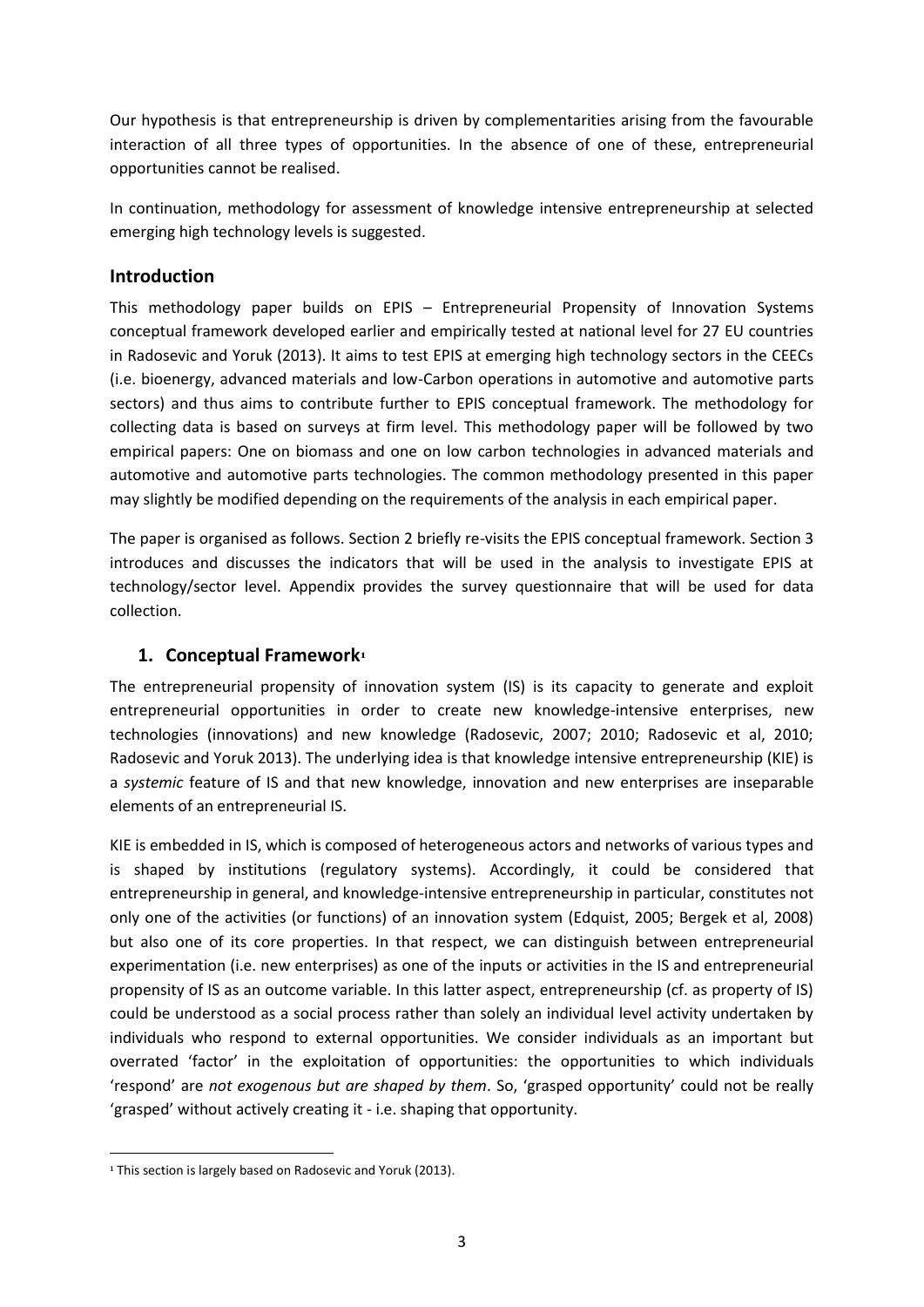The traditional innovation system approach focuses strongly on the components within the systems, i.e. organizations and institutions. Organizations are the players or actors, while institutions are the rules of the game, constituting constraints to the actions of the organizations or enablers of changes (Lundvall, 1992; Nelson, 1993, Breschi and Malerba, 1997; Malerba, 2004). In this research, we refer to 'activities' in innovation systems, which are regarded as the determinants of the development and diffusion of innovations (Edquist, 2005). We do not focus on the variety of organisational forms within and across IS but take a functional (activity) approach to IS (see Hekkert and Negro, 2009). The activities influence innovation processes both individually but also through mutual interaction. These determinants are not independent of each other, but instead support and reinforce – or offset – one another. Hence, in order to understand the entrepreneurial propensity of individual IS, we should study the relations among various determinants of innovation processes (i.e. between each of the activities). Highly complementary activities create a highly entrepreneurial system of innovation while mis-matching activities weaken the entrepreneurial propensity of IS. The more the different activities in the innovation system are congruent, the higher the entrepreneurial opportunities.<sup>2</sup>

Opportunities are at the core of entrepreneurship (Shane and Venkataraman, 2000; Shepherd and DeTienne, 2005; Lumpkin and Lichtenstein, 2005; Wiklund and Shepherd, 2005, 2008; Mitchell and Shepherd, 2010). What constitutes entrepreneurial opportunity is generally seen as unproblematic. The dominant perspective is that entrepreneurship is a nexus of enterprising individuals and valuable opportunities which ultimately leads to good firm performance (Miller 1983; Covin and Slevin, 1989; Lumpkin and Dess, 1996, 2001; Wiklund & Shepherd 2003; Salaran & Maritz 2009). Individual differences and how they interact with external factors are seen as crucial in the discovery of entrepreneurial opportunities. Yet, we argue that from an IS perspective, entrepreneurial opportunities emerge when three major sources of opportunities come together: technological opportunities, market opportunities, and institutional opportunities.

What constitutes entrepreneurial opportunities? There is probably no single general answer, as it depends on the level (firm, industry, country) as well as on the disciplinary scope of inquiry (business, economics, sociology). For example, Shane (2000) considers three major sources of opportunities: technological change, political/regulatory change and social/demographic change. From a SI perspective we consider (see Radosevic, 2010):

- • Technological opportunities
- Market opportunities

**.** 

Institutional opportunities.

Our main hypothesis is that entrepreneurship at an IS level is driven by complementarities arising from the favourable interaction of all three types of opportunities. This perspective is indeed an integration of three views on entrepreneurship: Kirznerian, Schumpeterian and Listian. In each of these views, entrepreneurship is a function of different driving factors:

• • Kirzner (1973): entrepreneurship = imbalances/ distortions/ asymmetries/ disequilibria in the market;

<sup>&</sup>lt;sup>2</sup> This resonates well with the long-term perspective on economic growth as expounded by Freeman and Louca (2001) and with Kremer's (1993) O-ring theory of economic development.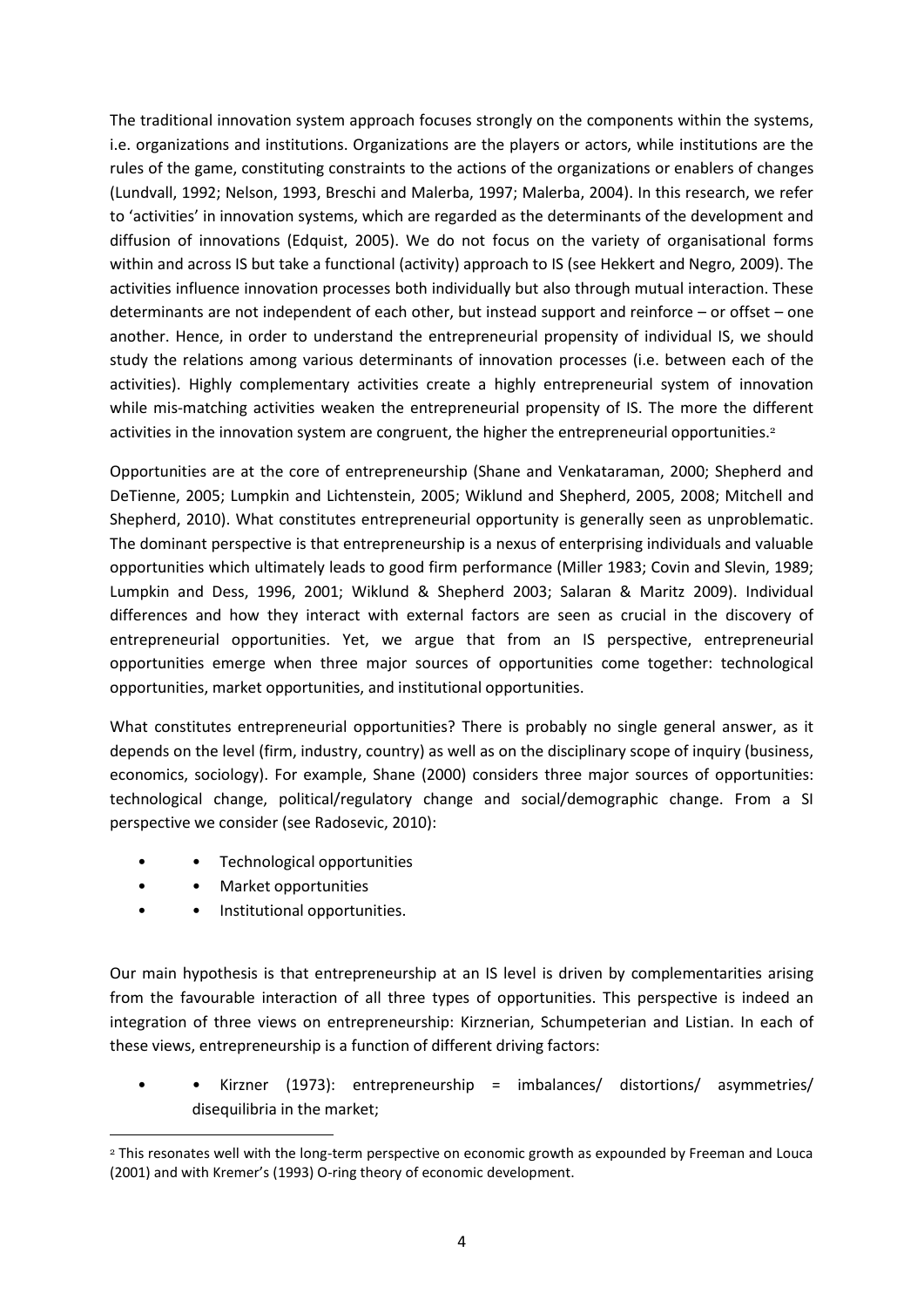- • Schumpeter (1934): entrepreneurship = technological opportunities;
- List (1909): entrepreneurship = national system of political economy/institutional complementarities or synergies.

For Kirzner (1973), entrepreneurial opportunities are a function of imbalances, distortions, asymmetries and various disequilibria in the market. People use the information they possess to form a new means-ends framework that guides their entrepreneurial action. For Schumpeter (1934), entrepreneurship is a function of innovation opportunities, which are a key precondition for the generation of entrepreneurial rents, and their erosion through subsequent imitation processes. Generating innovation, which is enabled by inventions, is essential in explaining the existence of entrepreneurial opportunities. In our interpretation of List (1909), which here serves as an antecedent to the contemporary institutional economics and systems of innovation approaches, entrepreneurship is a function of the development of a national system of political economy and related institutional complementarities or synergies, which are conducive to entrepreneurship.

Entrepreneurship emerges through the interaction of different opportunities (technological, market and institutional opportunities) and is a systemic property of the IS. Technological opportunities are essential to innovative entrepreneurship as without them product and process innovations could not be developed technically. The question is whether these opportunities are permanent and spatially unlimited or temporary and localised. Research based on Schumpeter has shown that technological opportunities are localised, clustered in specific areas (Kogut and Zander, 1992; Antonelli, 1995) and bunched in specific periods (Perez, 2002). The role of market opportunities is central to entrepreneurship. The type of market opportunities (for example, short- vs. long-term) greatly affects the nature of entrepreneurship that emerges, and in turn is greatly influenced by the role of the institutional system in conveying information and creating incentives among similar or identical technological opportunities. These three types of opportunities cannot generate a dynamic innovation system on their own but only through their mutual interaction. Accordingly, an entrepreneurial IS is one able to nurture and exploit the interactions of these three opportunities. The determinants of opportunities in an IS are individual IS activities like those elaborated in Edquist (2005) (see Figure 1) or Bergek et al (2008).

Figure 1 further develops the logic of our approach by depicting the relationships between the different activities in the IS, including entrepreneurial experimentation. These activities are shaped through different types of entrepreneurial opportunities which are not exogenous (as in the mainstream approach) but rather constitutive of the SI. The co-evolution of different activities generates different entrepreneurial propensities of the SI.

From a systemic perspective, knowledge intensive entrepreneurship (KIE) and thus entrepreneurial experimentation also includes new technology and innovation, new knowledge, and new enterprises. These three activities are based on new enterprises and on corporate entrepreneurship and assume the involvement of public organisations. For example, large enterprises play a prominent role as innovators as well as generators of new knowledge. They do not operate independently of knowledge networks many of which are either led or supported by public organisations. Our approach is not concerned with the question 'who is entrepreneur' (Gartner, 1988). Who is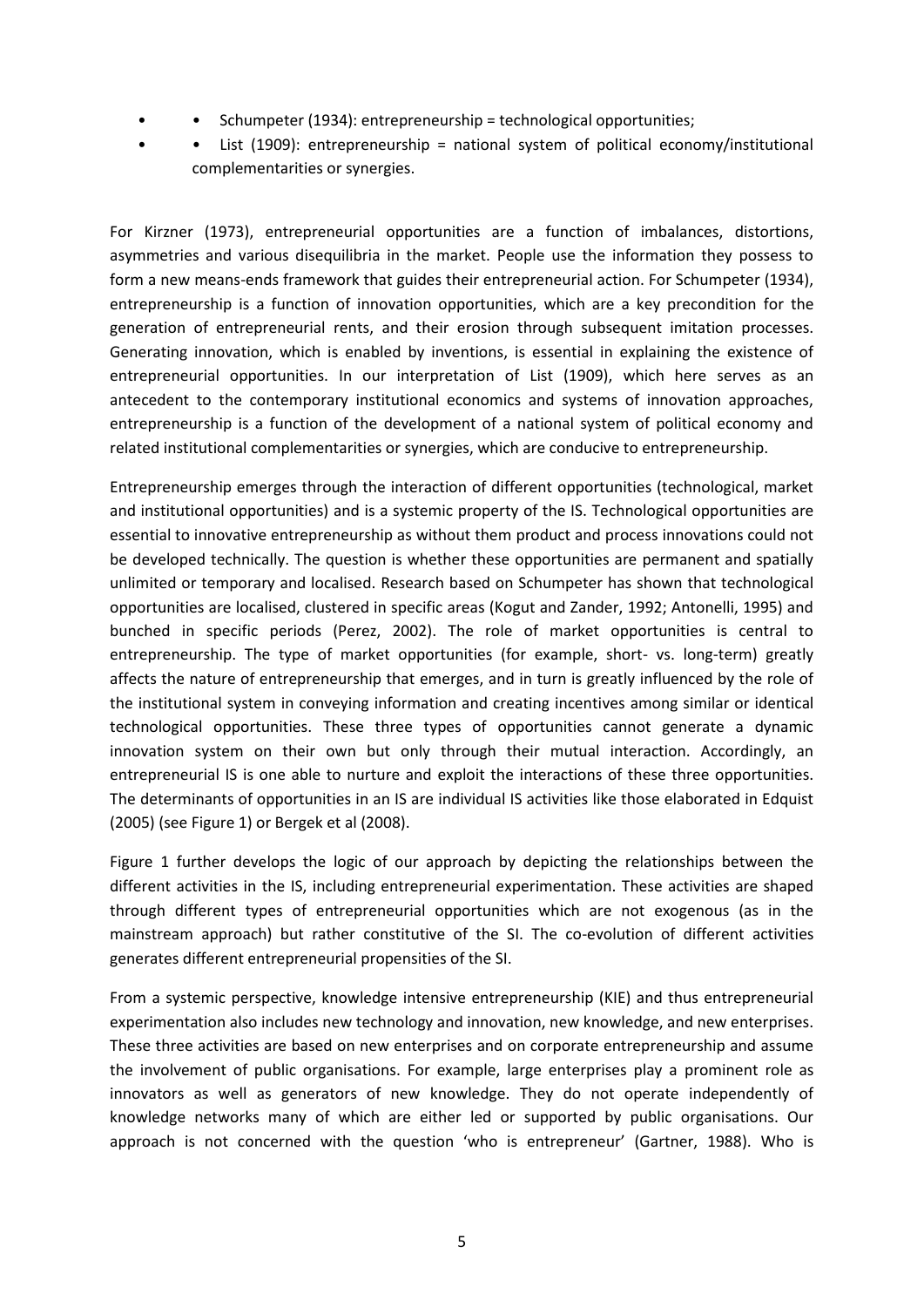performing the entrepreneurial function is a 'secondary' issue compared to the primary issue of identifying whether and what entrepreneurship activity takes place.

Figure 1 indicates our major focus on the issue of how entrepreneurial experimentation contributes to the overall functioning of a sectoral, regional or national IS. The operation of entrepreneurship cannot be understood outside the overall functional set up of a system of innovation, i.e. links with other activities.





*Source: Based on Edquist (2005), Edquist and Chaminade (2006) and Radosevic (2007) and taken from Radosevic and Yoruk (2013).*

#### <span id="page-6-0"></span>**2. Research Methodology**

EPIS conceptual framework has been developed by Radosevic et al. (2010) based on Edquist (2005), Edquist and Chaminade (2006) and Radosevic (2007) and has been tested methodologically and empirically at national level by Radosevic and Yoruk (2013) using a sample of 27 EU countries. In this paper, EPIS framework is re-visited to suit to selected emerging high technology sectors of advanced materials, low-carbon technologies in the automotive and automotive parts and biomass in bioenergy in the CEECs.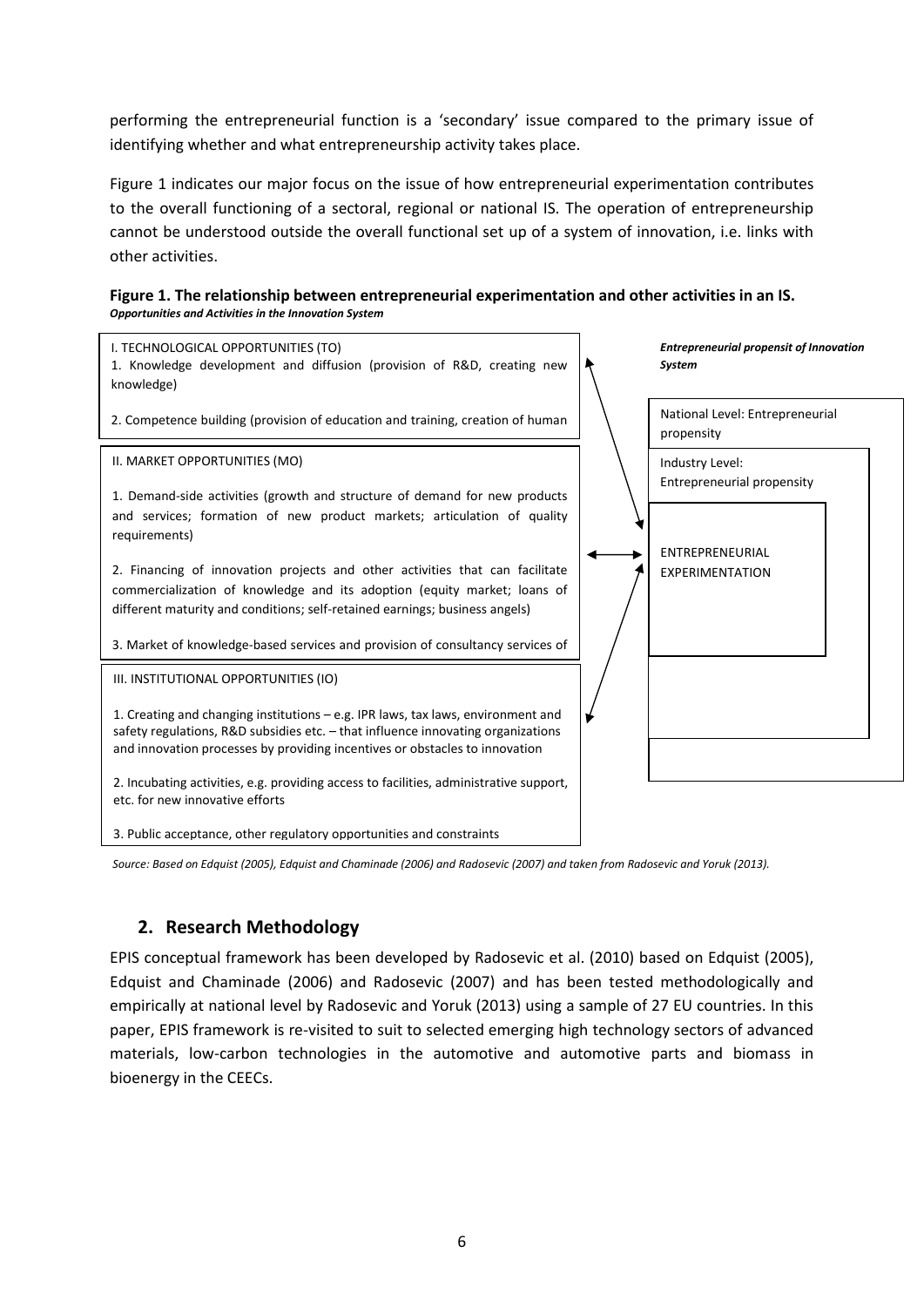#### <span id="page-7-0"></span>**2.1. Operationalisation of Concepts**

In this research, the concepts of KIE, TO, MO and IO are operationalised by using the manifest indicators in Table 1. The survey questionnaire has been designed in the way that values for each manifest.

| Index                                        | Sub-index                                                      | Component                                                                | Indicators at firm level                                                                                                                                                                                                                                                                                                                |
|----------------------------------------------|----------------------------------------------------------------|--------------------------------------------------------------------------|-----------------------------------------------------------------------------------------------------------------------------------------------------------------------------------------------------------------------------------------------------------------------------------------------------------------------------------------|
| Intensive                                    |                                                                | New enterprises                                                          | -Factors effecting entrepreneurial activity<br>-Net entry rate                                                                                                                                                                                                                                                                          |
| Knowledge                                    |                                                                | Economic<br>Performance                                                  | -Sales growth rate during the last five years<br>-Employment growth rate during the last five years                                                                                                                                                                                                                                     |
| Entrepreneurship<br>Ⴆ<br>Index<br>(KIE)      |                                                                | technology,<br>New<br>innovation<br>and<br>knowledge intensity           | -Number of innovations during the last three years<br>-Patents granted<br>-Trademarks granted<br>-ISO9001, 14001 certificates<br>-Royalty and license fees receipts (% of turnover)<br>-Production process sophistication                                                                                                               |
|                                              |                                                                | Knowledge<br>development<br>and<br>diffusion                             | -R&D expenditures (% in turnover)<br>-Royalty and license fees payments (% of turnover)<br>-Availability of latest technologies<br>-Firm-level technology absorption<br>-FDI and technology transfer<br>-Capacity for innovation                                                                                                        |
|                                              |                                                                | Competence building<br>in skills                                         | -Number of employees (with PhDs, master's, Graduates)<br>-R&D personnel (% in total employment)<br>-Engineers (% in total employment)<br>-Quality of the educational system<br>-Quality of math and science education<br>-Local availability of specialized research and training services<br>-Extent of staff training<br>-Brain drain |
|                                              | <b>Technological Opportunities</b><br>TO = RND + SKILL + KNWK  | Knowledge and value<br>chain networks                                    | -Importance of cooperation partners in innovation activity<br>-Value chain breadth<br>-Local supplier quantity<br>-Local supplier quality<br>-University-industry research collaboration<br>-Availability of scientists and engineers<br>-Quality of scientific research institutions                                                   |
|                                              | DEMAND + FINANCE                                               | Demand<br>side<br>activities                                             | -Share of exports in turnover<br>-Foreign market demand<br>-Domestic market demand<br>-Buyer sophistication: buyer's purchasing decision<br>-Type and importance of customers                                                                                                                                                           |
| Opportunities                                | et Opportunities<br>$\mathbf{H}$<br>Ňar<br>N<br>$\overline{M}$ | Financing<br>of<br>innovation processes<br>and other activities          | -Kind of funding received for a particular research project and its importance<br>-Ease of access to loans<br>-Venture capital availability                                                                                                                                                                                             |
| Index of Knowledge Intensive Entrepreneurial | IIO = REGULATION + SUPPORT                                     | Regulatory<br>environment                                                | -Burden of government regulation<br>-Efficiency of legal framework<br>-Transparency of government policymaking<br>-Strength of auditing and reporting standards<br>-IPR protection                                                                                                                                                      |
| $NIEO = TO + MO + IO$                        | Institutional Opportunities                                    | Public<br>support<br>to<br>incubating<br>&other<br>supporting activities | -State of cluster development<br>-Favouritism in decisions of government officials<br>-Wastefulness of government spending<br>-Government procurement of advanced technology products<br>-Opportunity to sell new products in public tenders                                                                                            |

#### **Table 1. Indicators used in this research.**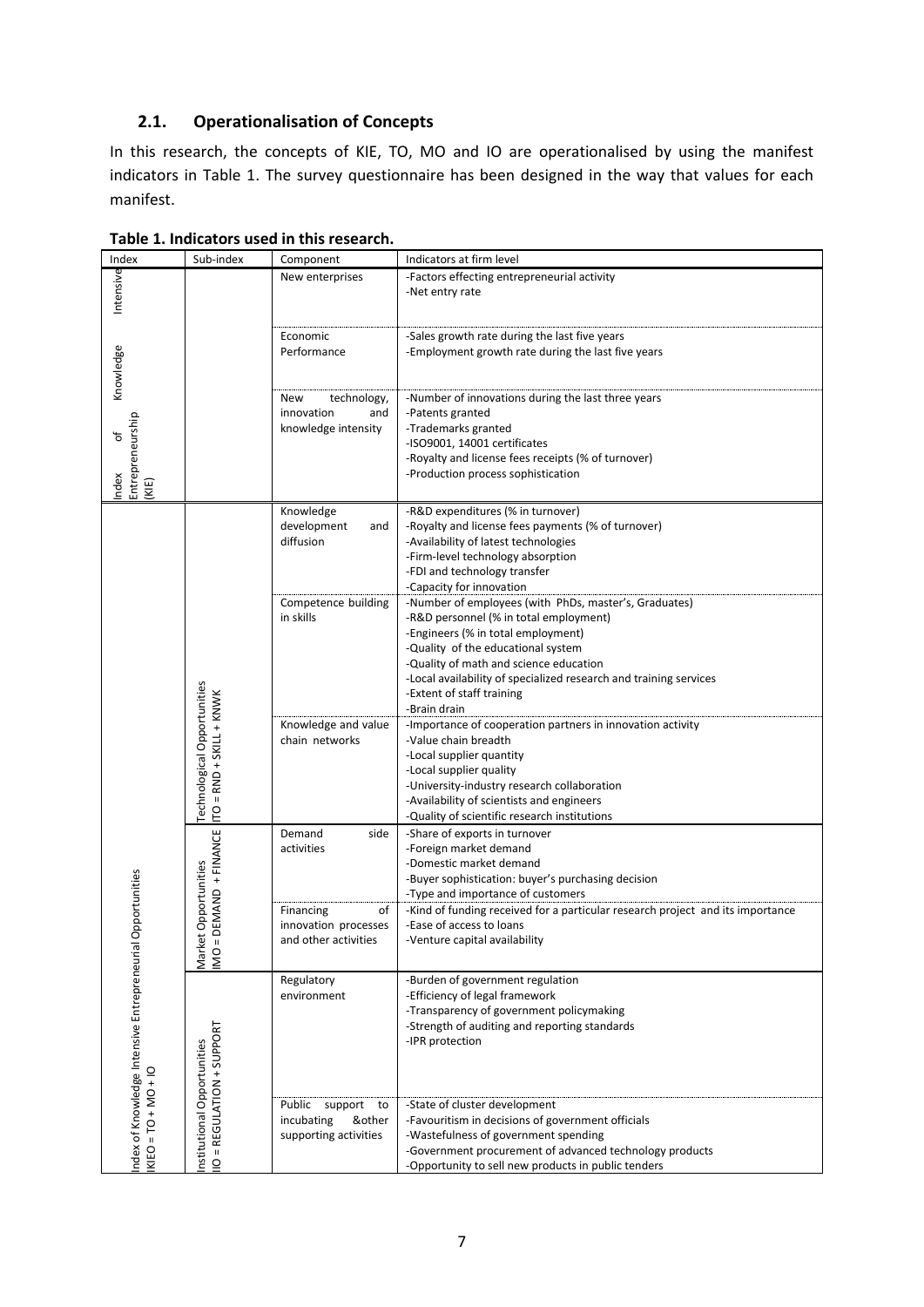The indicators in Table 1 aim to identify and capture the exploitation of opportunities by knowledge intensive entrepreneurial ventures. They suggest a first idea of what kind of knowledge or information we need to understand and collect under each of three types of opportunities.

We will use the conceptual framework structured in Figure 1 to form the basis for this research at the sector and technology level. Despite all the efforts carried out, data for some of the quantitative indicators proves to be difficult to obtain at 4 digit level as we intend to. In that case, we need to rely on information from qualitative data gathered by interviews at firm level and their perception/assessment of the sector they are operating in. We provide the questionnaire so as to develop this qualitative part of the research in Appendix 1. Particularly for the indicators to identify institutional opportunities, World Economic Forum – Global Competitiveness Report (WEFGCR) proves to be an invaluable guide. We use most of its survey questions as tailored to firms in our firmlevel questionnaire to understand about the awareness of firms about their institutional environment. Unfortunately, WEFGCR data are available only at the national level and if we were to use this data at national level we need to assume that institutional factors operate equally across different sectors which may not always be the case. On the other hand, indicators that are chosen as proxies are those where we do not expect major sectoral variations. A multiple case study analysis will show whether there are such differences across technologies/sectors.

Below we highlight the indicators that we will use in this research in order to explore the association between KIE and the activities in the innovation system categorized according to entrepreneurial opportunities (see Figure 1). This will allow us to research the co-evolution/complementarities between different types of opportunities (MO, TO, IO) in growth of entrepreneurial ventures in hightech fields.

#### **2.1.1. Entrepreneurial activities (creating and changing organisations)**

Entrepreneurship, defined as creating and changing organisations is one of the ten activities in IS (see Figure 1). In addition to being an activity, entrepreneurship is also a property of IS. This means that we are interested in the analysis of the scale and scope of entrepreneurial activities as they can be depicted from the analysis of structural business statistics through data on new start-ups and exits as well as the introduction of new technologies together with the growth of young firms and changes in innovation activities. However, we are also interested in other activities in IS and how they affect and reflect entrepreneurship. Hence, we are interested in entrepreneurship activities as directly observed through firm demographics as well as indirectly by exploring how different activities in IS makes it more or less entrepreneurially oriented.

We examine knowledge intensive entrepreneurship (KIE) under three components: New enterprises, performance and new technology, innovation and knowledge intensity. The following indicators are the ones we consider to utilise in the qualitative part of the research for the analysis of the entrepreneurial activities:

#### New enterprises

• Factors affecting entrepreneurial activity: In the survey, in question 19, we asked firms to rate several factors, such as barriers to funding, market access, technological know-how, technological collaboration, finding and keeping skilled employees and barriers created by MNEs, that influence their entrepreneurial activity.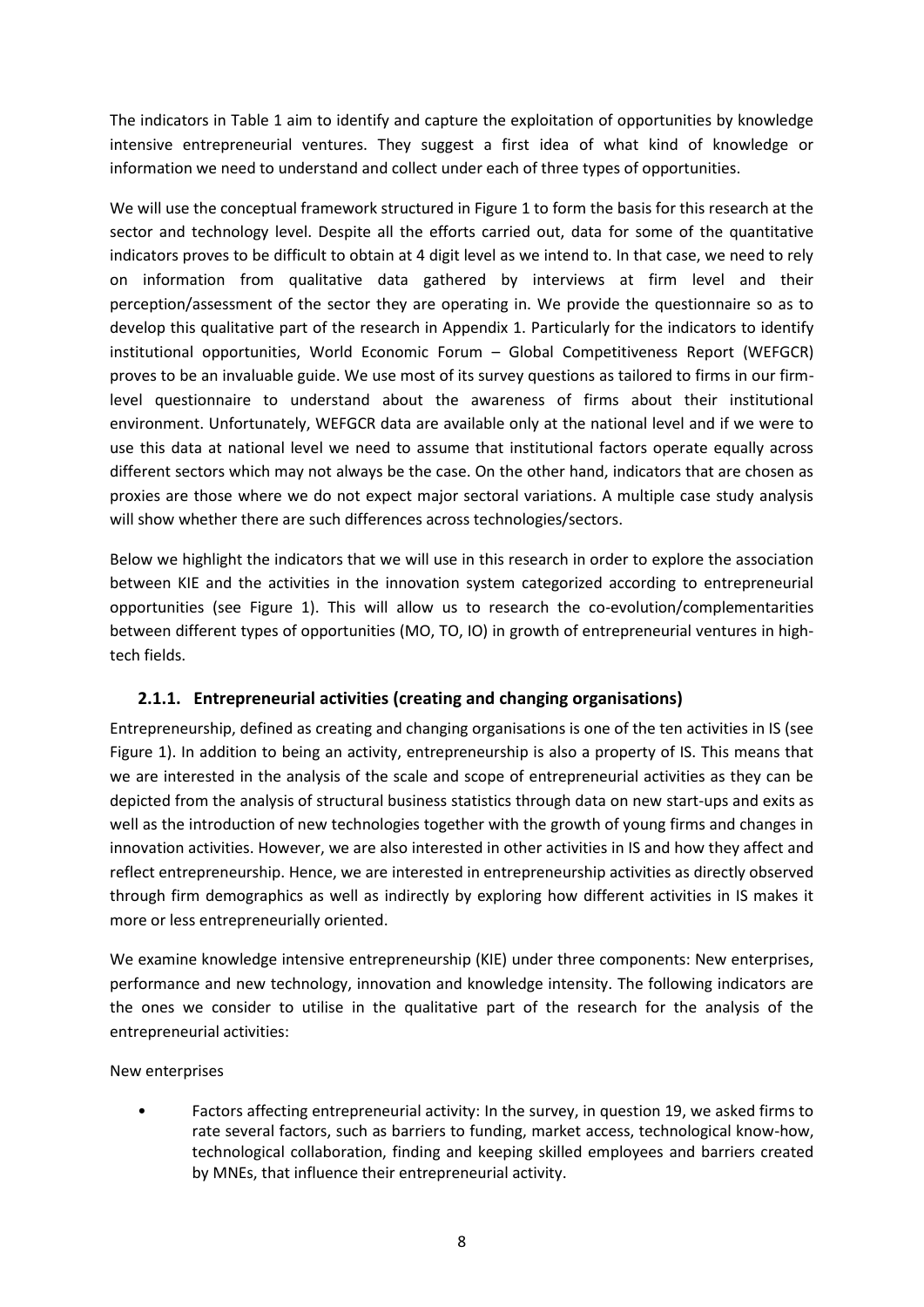• Number of new entrants and exits into the sector: This is a sector-level indicator used for descriptive purposes. It is not possible to reach such information at this level of technologies (i.e. there is no classification of advanced materials, low-C technologies and biomass in NACE or ISIC) informing us about the number of births of enterprises, number of deaths of enterprises, net business population growth. Q.18 in the survey questionnaire aims to gather information on this aspect of entrepreneurial behaviour. We believe that this attempt serves to its best. We decided to ask such a question to firms, since firms are almost always alert and best informed regarding the new entries and exits into their sector.

Economic Performance

- Total sales (2012, last 5 years' average)
- Sales growth (during the last 5 years and 2012 to 2013)
- Sales growth (very fast, fast, slow, static, declining)(last 5 years' total, 2012 to 13)
- Employment growth rate of the firm: Growth in total number of employees in the firm from start of the firm to date and during the first 5 years. It also differentiates between, growth in number of employees with PhDs and Master's.

New technology, innovation and knowledge intensity

- Number of new products/processes/services introduced onto the market (during the first 5 years, during the last 5 years, in 2012)
- Patent applications by the firm
- Patents received by the firm
- Trademarks held by the firm
- ISO9001 and ISO140001 certificates held by the firm
- Royalty and license fees receipts (% of turnover)
- Production process sophistication (i.e. whether the firm uses mostly labour-intensive production technologies or state-of-the-art technologies, adapted from WEFGCR Q.11.07)

#### **2.1.2. Technological opportunities**

Technological opportunities comprise issues such as below. These relate to input indicators for development of new technologies:

- What are R&D strategies of entrepreneurs? How do they exploit the results thereof?
- Do entrepreneurs invest in education and training of their employees or largely rely on externally generated skills? What is the extent of continuous vocational training in the sector?
- What is the situation on labour market in the sector in terms of readily available and skilled personnel?
- What are typical strategies of KIE in the sector in relation to skilled human resources and labour market?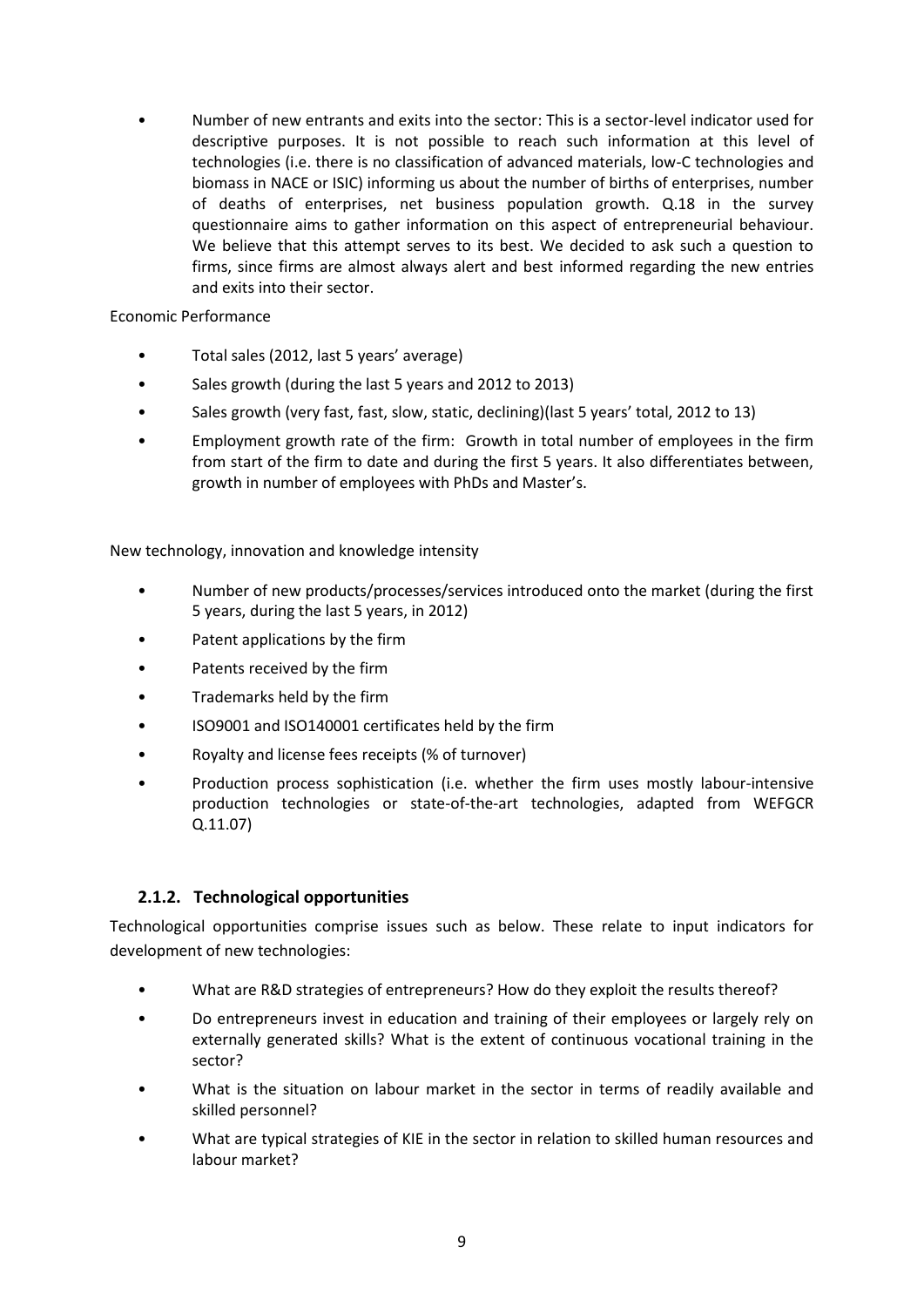- Who and what are entrepreneurs' sources of knowledge? How do they engage into networking with 'knowledge suppliers' like value chain partners, universities and public R&D?
- Based on these we consider knowledge development and diffusion, skills and knowledge and value chain networks as components of technological opportunities.

#### Knowledge development and diffusion

The indicators we seek for in this case, intend to capture input indicators related to R&D and other new knowledge creation activities to explore how entrepreneurs influence R&D and other related activities and therefore can exploit the results/outcomes (in the form of product or process development, patents and publications) achieved from such activities.

- R&D expenditures (% in turnover)
- Royalty and license fees payments (% of turnover)
- Firm-level technology absorption (whether firm is aggressive in absorbing new technology or not, adapted from WEFGCR Q. 9.02)
- FDI and technology transfer (If the firm is in a joint venture with a foreign firm or has a foreign partner, sister firm, whether foreign direct investment is an important source of new technology in the firm or not, adapted from WEFGCR Q.9.04)
- Capacity for innovation (whether the firm obtains technology from licensing or imitating foreign companies or by conducting formal research and pioneering their own new products and processes, adapted from WEFGCR Q.12.01)

#### Competence building

These activities relate to the characteristics of entrepreneurs and the labour force in the KIEs, education and training of the workforce in the firm, creation of human capital, production and reproduction of skills and use of labour markets by the firm. They are operationalised by:

- Skilled labour (with PhDs, Master's, university graduates)
- R&D personnel (% in total employment)
- Engineers (% in total employment)
- Quality of the educational system (whether the educational system with regard to skills in the technology field of the firm meets the needs of a competitive economy or not, adapted from WEFGCR Q. 5.03)
- Quality of math and science education (whether math and science education in schools are among the best in the world or lag far behind most other countries, adapted from WEFGCR Q.5.04)
- Local availability of specialized research and training services (whether specialized research and training services in the technology field are available from world-class local institutions or not, adapted from WEFGCR Q.5.07)
- Extent of staff training (whether the general approach of the firm to human resources is to invest heavily to attract, train, and retain employees or not, adapted from WEFGCR Q. 5.08)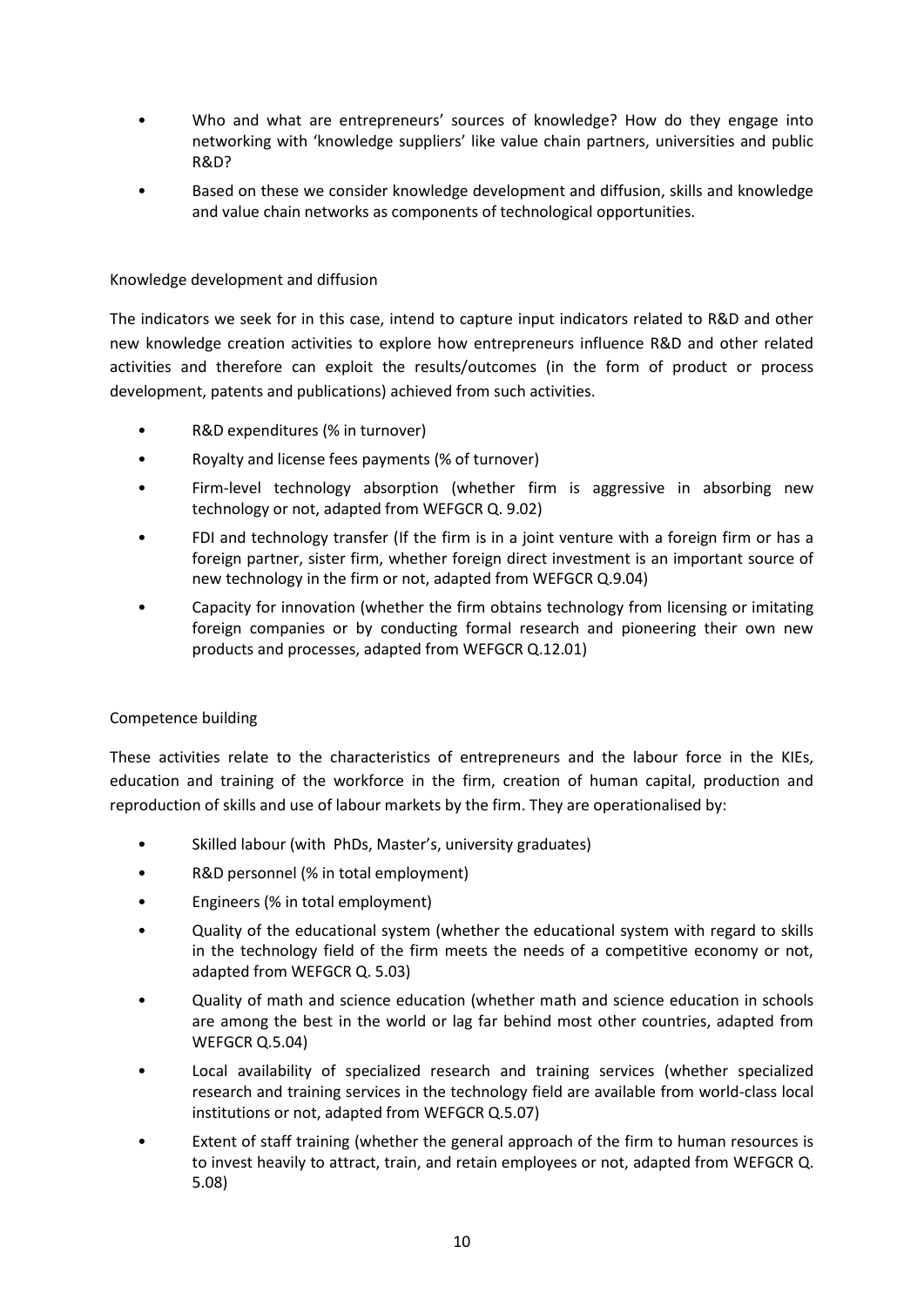• Brain drain (whether talented people in the firm almost always remain in the firm/country or normally leave to pursue opportunities in other firms/countries, adapted from WEFGCR Q.7.09)

Knowledge networks with institutes and value chain partners

Knowledge networks are important for knowledge acquisition in the firm. We intend to explore entrepreneurs' sources of knowledge and how they engage into networking with suppliers through mechanisms such as value chain and interactive learning in order to innovate. We are also interested in exploring how networks are shaping strategies of KIEs. These are operationalised using the indicators below:

- Importance of co-operation partners in innovation activity
- Importance of kind of innovation co-operation
- Assessment of interactions with partners in the sector
- The nature of collaboration between the KIEs and other firms in the same sector: interactions with universities and research institutes (i.e. whether these interactions are more like technical support or more like strategic alliance aiming at a specific product/process development, or subcontracting etc.)
- Domestic vs. foreign origin of innovation partners
- Degree of the role of users and their involvement in innovation in the sector
- Value chain breadth (whether exporting companies in your technology field are primarily involved in individual steps of the value chain, e.g., resource extraction or production or present across the entire value chain, e.g., do not only produce but also perform product design, marketing sales, logistics and after-sales services, adapted from WEFGCR Q. 11.05)
- Local supplier quantity (whether local suppliers in your technology field are largely nonexistent or numerous and include the most important materials, components, equipment, and services, adapted from WEFGCR Q. 11.01)
- Local supplier quality (whether the quality of local suppliers in your technology field is very poor or very good, adapted from WEFGCR Q.11.02)
- University-industry research collaboration (whether R&D collaboration between the firm and local universities is minimal or intensive and ongoing, adapted from WEFGCR Q.12.04)
- Availability of scientists and engineers (whether scientists and engineers in your technology field in your country are rare or widely available, adapted from WEFGCR Q.12.06)
- Quality of scientific research institutions (whether scientific research institutions related to your technology field (e.g. university laboratories, government laboratories in your country) are nonexistent or the best in their fields internationally, adapted from WEFGCR Q.12.02)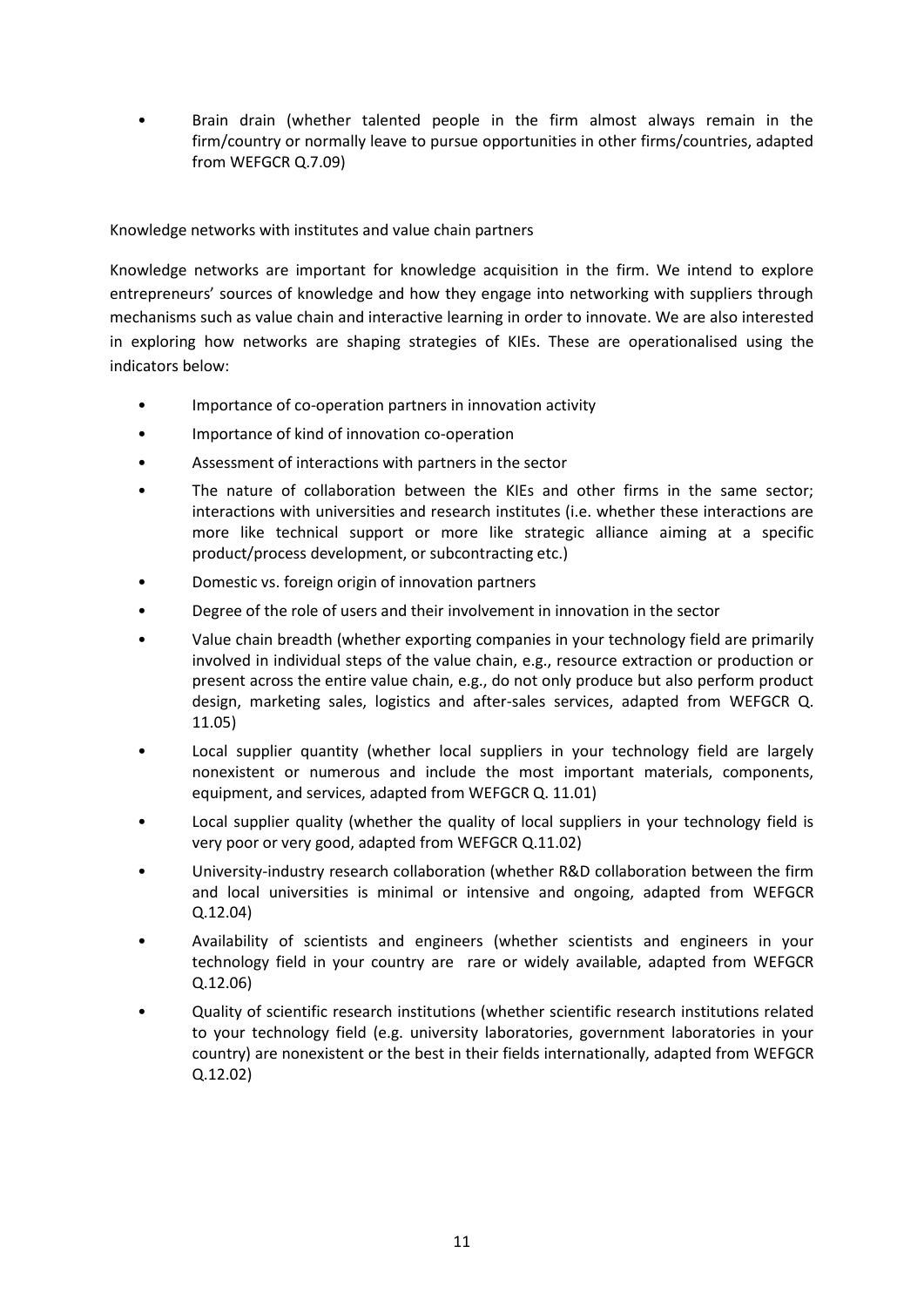#### **2.1.3. Market opportunities**

Market opportunities<sup>3</sup> are based on issues below:

- What are market opportunities in the respective country? Is technological demand sophisticated and performance driven or cost based and standardized?
- Who are major customers of KIE in the sector?
- What are marketing strategies of entrepreneurs?
- Are entrepreneurs able to meet quality requirements from lead users (customers)? And, are they able to meet or foresee demand for new products?
- What is the nature of relationships with buyers and suppliers in terms of knowledge intensity, contractual form and proximity? Are there demanding buyers in the sector that drive or facilitate innovation process? How do network relationships with buyers and suppliers shape the strategies of KI entrepreneurial firms?
- How many enterprises are involved in incubating activities, i.e. supporting activities related to establishment and growth of newly established firms?
- What is the availability of knowledge intensive or consultancy services? Do enterprises rely on external providers of these services?
- What is the availability of finance for establishing new firms in the sector? For growth of new firms?
- What is the availability of finance for innovation projects in terms of maturity and diversity of conditions (bank loans, venture capital, business angels).

Based on these we consider demand-side activities and financing of innovation activities as components of market opportunities.

#### Demand-side activities

 $\overline{\phantom{a}}$ 

Demand-side activities relate to nature of consumer demand and its degree of technical sophistication, formation of new markets as well as companies' exploitation strategies from a demand perspective; the entrepreneurs' relationships with users and how quality requirements and technical specifications are articulated and formed. The indicators considered for this section are:

- Share of exports in turnover
- Foreign/domestic market demand
- Type and importance of customers
- Buyer sophistication: buyer's purchasing decision (whether buyers make purchasing decisions based solely on the lowest price or based on a sophisticated analysis of performance attributes, adapted from WEFGCR Q.6.15)

Financing of innovation processes and other activities

Finance is an important determinant of market opportunities on both supply and demand side. On supply side, these involve financial sources such as venture capital, bank loans, public funds, etc. that

<sup>3</sup> In our framework market opportunities are about markets of goods and services as well as about capital markets while labour markets are one of determinants of technological opportunities.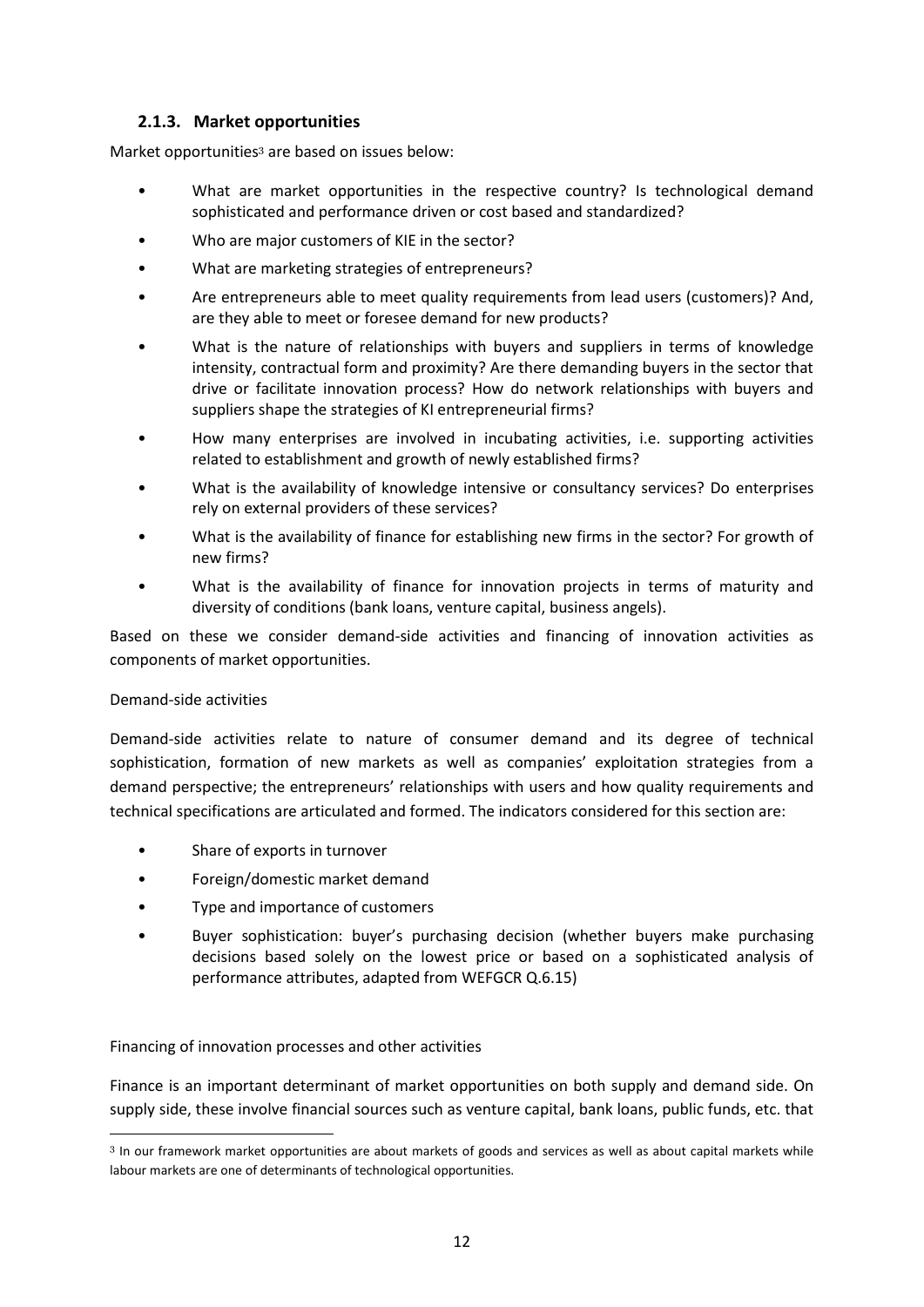can facilitate commercialization of knowledge and its adoption. On demand side, they involve type of market contracts and their terms of financing.

- Kind of funding received for a particular research project
- Ease of access to loans (whether it is easy to obtain a bank loan with only a good business plan and no collateral, adapted from WEFGCR Q.8.03)
- Venture capital availability (whether it is easy for entrepreneurs with innovative but risky projects to find venture capital, adapted from WEFGCR Q.8.04)

#### **2.1.4. Institutional opportunities**

Institutional opportunities comprise issues as below:

- What is the regulatory system for doing business for KIE?
	- o How easy it is to establish company?
	- o How easy it is to employ and make employees redundant?
	- o Which is the administrative burden in paying taxes and contributions?
	- $\circ$  To what extent do collateral and bankruptcy laws protect the rights of borrowers and lenders and thus facilitate lending?
	- o Are there any procedural requirements for exporting and importing?
	- o Which is the efficiency of the judicial system in resolving a commercial dispute?
- How do entrepreneurs influence legitimacy?
- Are IPR practices favourable to knowledge intensive innovators (cf. piracy, copyright etc.)
- Are there regulatory problems in adoption and diffusion of new technology in the sector?
- Are there mechanisms of public support to knowledge intensive (technology based) SMEs like S&T parks, innovation centres and public venture capital?

We consider regulatory environment and supporting activities as two distinct components of the institutional opportunities.

Regulatory environment (Creating and changing institutions)

These relate to effects of regulations in industry like company law, IPR laws, tax laws, environment and safety regulations, R&D support that influence innovation process such as centres of excellence. How regulatory framework affects behaviour of companies, especially in terms of innovation investment? The quality of regulatory environment and extent of regulatory pressures (e.g. regulations on IPR laws, tax laws, environment and safety regulations, R&D investment, IPR practices, etc.), the intellectual property protection in the sector, regulatory obstacles to entrepreneurial activity, barriers in setting up the company in the sector, whether employment laws are reducing the flexibility of employment and how, if there are institutional (regulatory) obstacles to export, etc. fall into this category. WEFGCR survey questions provide very good basis for these issues, thus we ask modified versions of these questions to firms for their assessment of the sector they operate in.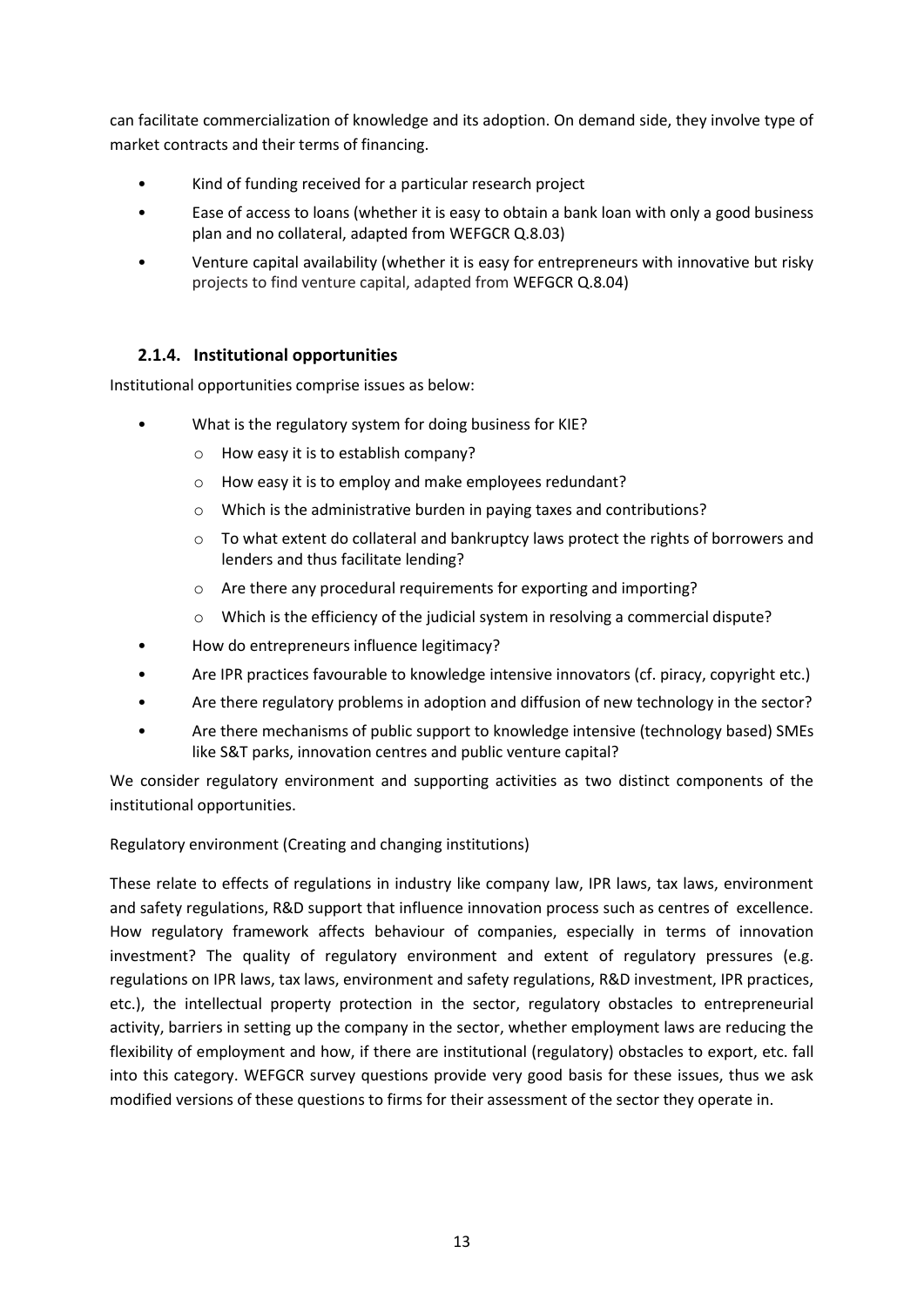- IPR protection (whether intellectual property protection and anti-counterfeiting measures are weak and not enforced or strong and enforced, adapted from WEFGCR Q. 1.02)
- Burden of government regulation (whether complying with administrative requirements (permits, regulations, reporting) issued by the government is burdensome or not, adapted from WEFGCR Q. 1.08)
- Efficiency of legal framework (whether the legal framework for private businesses to settle disputes and challenge the legality of government actions and/or regulations is inefficient and subject to manipulation or efficient and follows a clear, neutral process, adapted from WEFGCR Q.1.09)
- Transparency of government policymaking (whether firms are usually informed clearly by the government of changes in policies and regulations affecting your industry, adapted from WEFGCR Q.1.10)
- Strength of auditing and reporting standards (whether financial auditing and reporting standards regarding company financial performance are weak or strong, adapted from , WEFGCR Q.1.16)

Public support to incubating and other supporting activities

Here we refer to policy mechanisms of institutional support to new entrepreneurs like business incubators, S&T parks, innovation centres, centres of excellence, industrial parks etc. We intend to explore how entrepreneurs engage in incubating activities and also to publicly supported programs for innovation promotion.

- Favouritism in decisions of government officials (whether while deciding upon policies and contracts, government officials usually favour well-connected firms and individuals or are neutral, adapted from WEFGCR Q.1.06)
- Wastefulness of government spending (whether the composition of public spending is wasteful or efficiently provides necessary goods and services not provided by the market, adapted from WEFGCR Q.1.07)
- State of cluster development (whether well-developed and deep technological clusters are widespread or nonexistent, adapted from WEFGCR Q. 11.03)
- Government procurement of advanced technology products (whether government procurement decisions result in technological innovation or not, adapted from WEFGCR Q.12.05)

#### <span id="page-14-0"></span>**2.2. Methods of Analysis and Data**

This methodology paper precedes and is linked to two further papers that will present empirical evidence on bioenergy/biomass and low-carbon activities in the manufacturing industry. The analyses will be based on multiple case studies approach with 'firm' as the unit of analysis. Wherever possible multiple case designs are preferred to single case designs since they allow for comparability with another group and/or the control group, thus providing some level of validity and robustness (Lijphart, 1975). Since this research is based on a previously tested and statistically validated theoretical framework (see Radosevic and Yoruk, 2013) a multiple case studies approach can be safely implemented (Yin, 2003).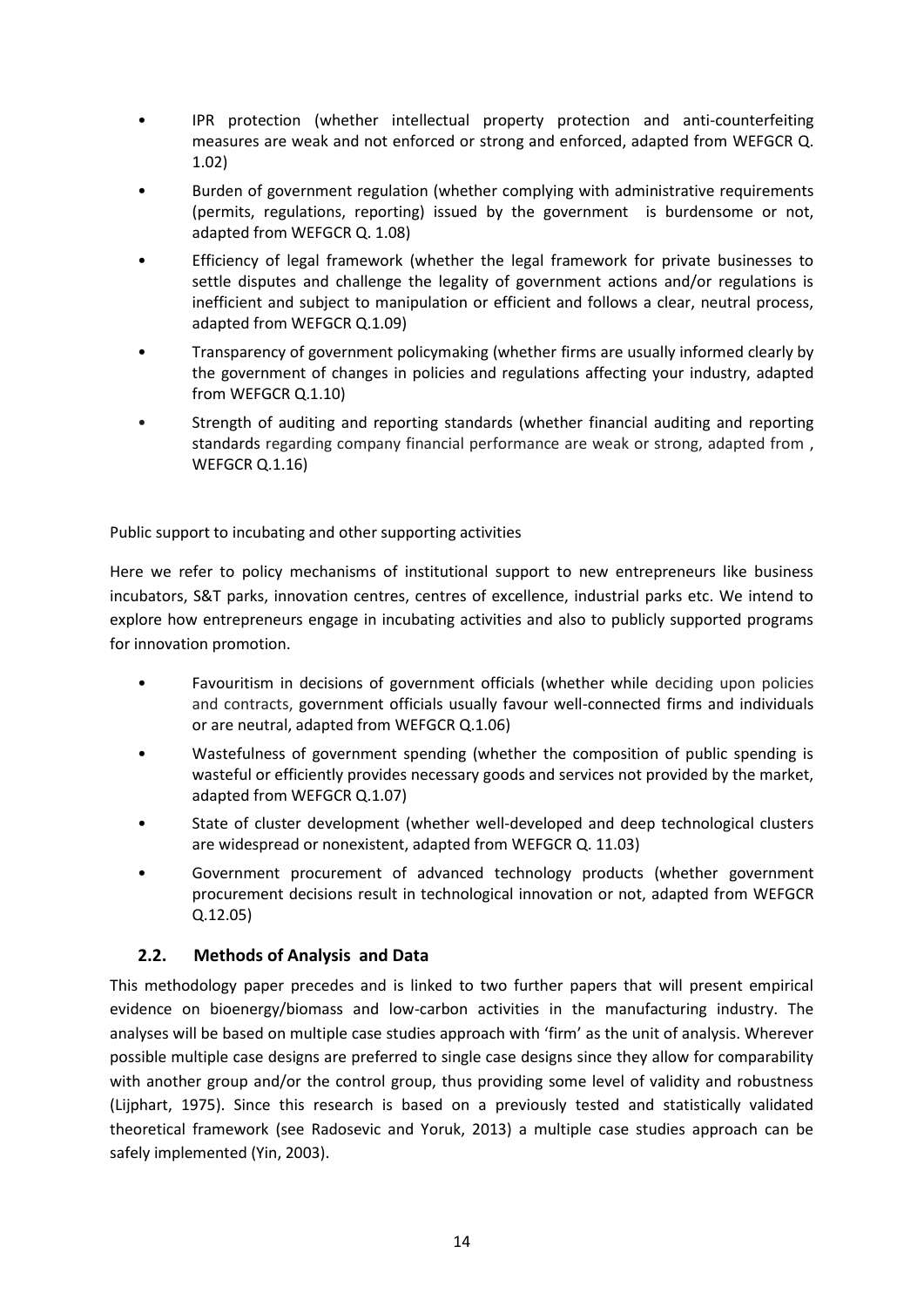Our case studies are mainly based on survey questionnaire and greatly supplemented with quantitative data from Amadeus database and web search on companies, technologies and policies regarding specifically the selected technologies.

### <span id="page-15-0"></span>**3. Synthesis and Conclusion**

We try to produce synthesis by analysing the mutual relationships between different activities in SI. In doing this we apply the following matrix by answering on the following questions. The matrix works from the top (explanatory) to the left hand-side (dependent).

|                                                                                                                                      | <b>Technological opportunity</b>                                                                                                                                                                              | <b>Market opportunities</b>                                                                                                                                                                                                                                                                      | <b>Institutional opportunities</b>                                                                                                                                                                                   |
|--------------------------------------------------------------------------------------------------------------------------------------|---------------------------------------------------------------------------------------------------------------------------------------------------------------------------------------------------------------|--------------------------------------------------------------------------------------------------------------------------------------------------------------------------------------------------------------------------------------------------------------------------------------------------|----------------------------------------------------------------------------------------------------------------------------------------------------------------------------------------------------------------------|
|                                                                                                                                      | (Knowledge development and<br>diffusion; Competence building;<br>Knowledge networks)                                                                                                                          | (Demand; Finance; Services<br>market)                                                                                                                                                                                                                                                            | (regulatory environment; policy<br>support for incubation and<br>growth)                                                                                                                                             |
| <b>Technological</b><br>opportunity<br>(Knowledge<br>development and<br>diffusion;<br>Competence<br>building; Knowledge<br>networks) |                                                                                                                                                                                                               | Are MO, especially demand<br>significant pull for exploitation of<br>TO? Is market sophisticated and<br>does it impose high technology<br>requirements on firms? Is market<br>competitive and conducive to<br>innovation? Is market of<br>specialized knowledge intensive<br>services developed? | Is regulatory environment<br>conducive to generation and<br>exploitation of TO? What specific<br>institutional obstacles limit<br>exploitation of TO?                                                                |
| <b>Market</b><br>opportunities<br>(Demand; Finance;<br>Services market)                                                              | Are inter-firm relationships developed<br>and conducive to technology<br>diffusion? Is technological capability<br>in the sector factor of its competitive<br>advantage?                                      |                                                                                                                                                                                                                                                                                                  | Is regulatory support conducive<br>to exploitation of market<br>opportunities i.e. is regulatory<br>framework market friendly? Are<br>there product market regulations<br>that are inhibiting exploitation of<br>MO? |
| <b>Institutional</b><br>opportunities<br>(regulatory<br>environment; policy<br>support for<br>incubation and<br>growth)              | What policy measures would help<br>innovative capacity of the sector? Is<br>policy targeting the right deficiencies<br>in the sector? Are there regulatory<br>barriers to innovation and<br>entrepreneurship? | What are institutional barriers to<br>entry and exit? Is regulatory<br>environment inhibiting or<br>facilitating exploitation of market<br>opportunities?                                                                                                                                        |                                                                                                                                                                                                                      |

**Table 2. Complementarities between technological, market and institutional opportunities**

The more the number of activities in the IS that are reinforcing each other or that are complementing each other in terms of quality and effectiveness, we may expect that the more entrepreneurial opportunities the IS will generate. By decomposing entrepreneurial opportunities into technology, market and institutional opportunities and by aggregating activities in IS in these groups we should be able to better understand what the entrepreneurial propensity of IS is  $-$  i.e. its propensity to generate entrepreneurial opportunities. However, along with the assessment of the level of the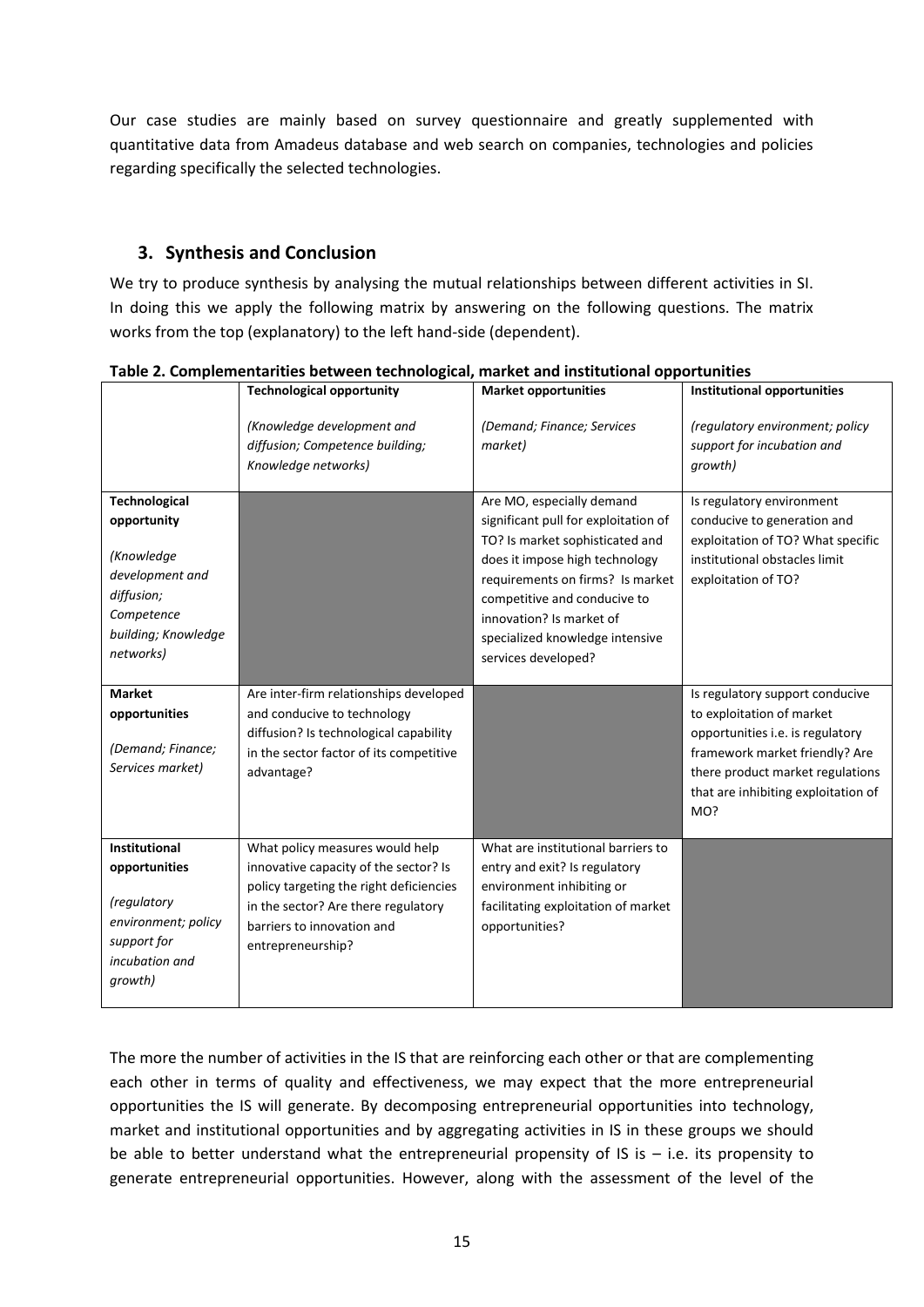entrepreneurial propensity the value of our analyses should also contribute in identifying specific obstacles and (mis)matches in the IS whose identification can be useful to innovation policy.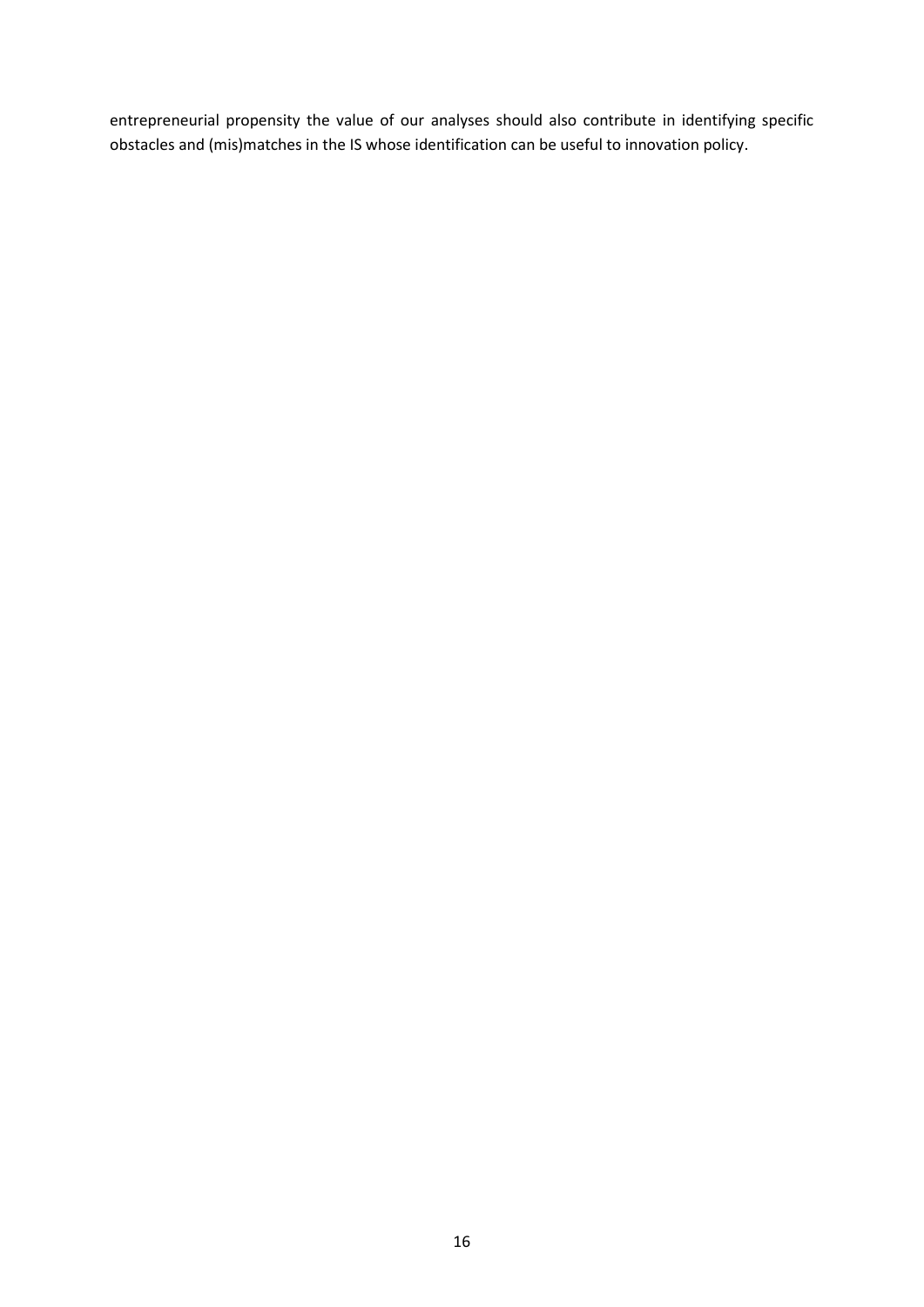#### <span id="page-17-0"></span>**APPENDIX 1**

**EU FP7 Project GRINCOH - Growth-Innovation-Competitiveness: Fostering Cohesion in Central and Eastern Europe \_ Questionnaire<sup>4</sup>**

**Name of the firm: Name and job title of the interviewee: Date of interview: Country of the firm:**

1. What is the foundation date of your firm? ……

2. If your company grew out of another pre-existing organization, how would you characterize the company's relation with the organization of origin currently?

- … Corporate spin-out
- … University spin-off
- … Partner
- … Competitor
- … Customer

**.** 

- … None of the above. It's an independent company/start-up.
- 3. Where is your firm located?
- … Science/Technology Park
- … Incubating Centre/ Technology Development Centre
- … Industrial Cluster specific to sector my firm operates in
- … Industrial Cluster open to any kind of firm
- … None of the above. Independent location.

4. Please estimate the percentage of funding coming from the following sources for

starting/establishing your company.

| Own financial resources (own savings)                                     |      |
|---------------------------------------------------------------------------|------|
| Funding from family member                                                |      |
| Funding from previous employer (corporate venturing, university incubator |      |
| technology transfer)                                                      |      |
| <b>Business angel</b>                                                     |      |
| Venture capital                                                           |      |
| Funding from a bank (please specify)                                      |      |
| Public funding from national government or local authorities (programs    |      |
| supporting entrepreneurship, etc.) - loan                                 |      |
| Public funding from national government or local authorities (programs    |      |
| supporting entrepreneurship, etc.) - grant                                |      |
| European Union funds (programs supporting SMEs, etc.)                     |      |
|                                                                           |      |
|                                                                           |      |
| TOTAL                                                                     | 100% |

<sup>4</sup> We are thankful to Iciar Dominguez Lacasa for her very helpful comments and remarks in preparation of the survey questionnaire.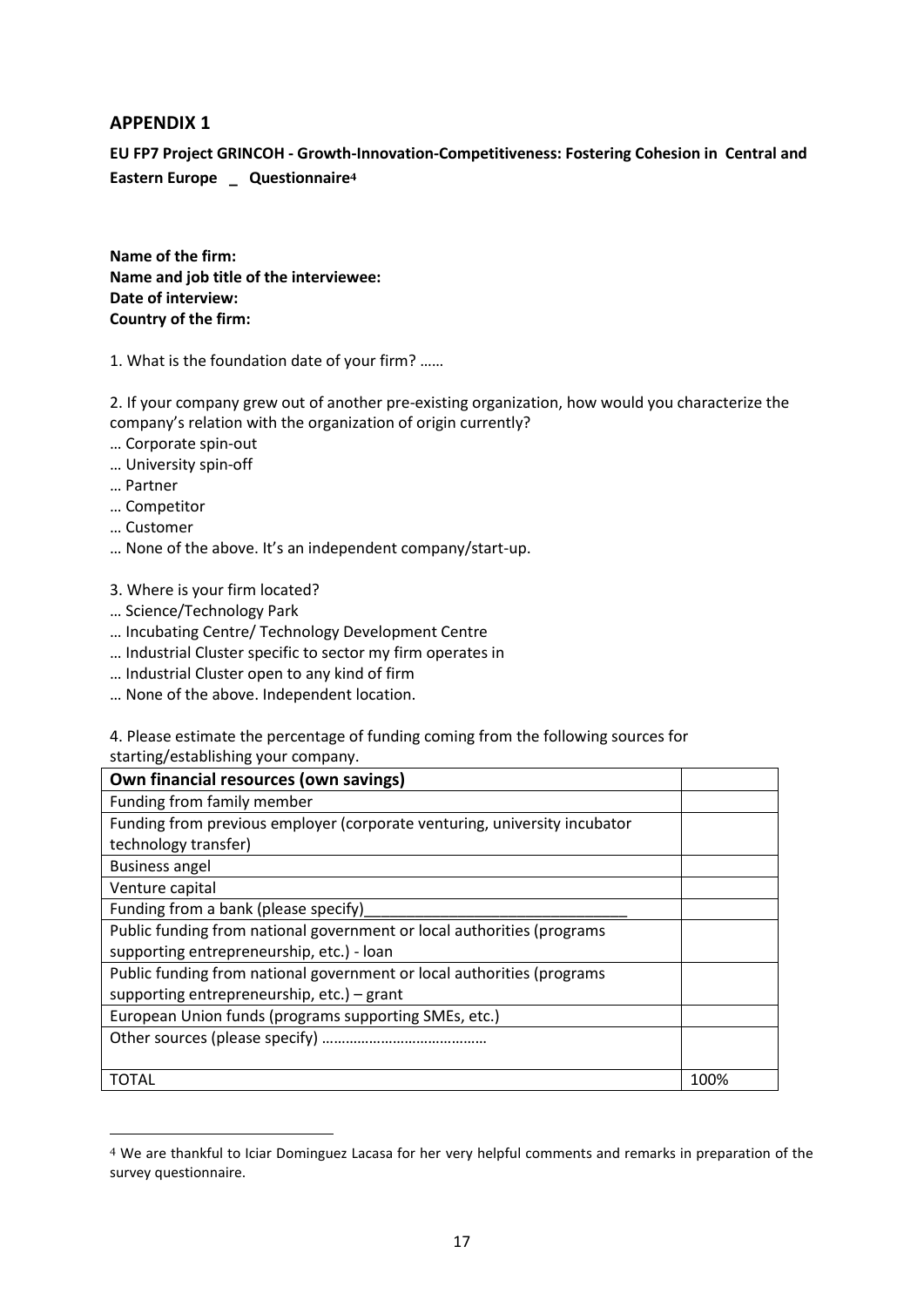5. Please fill in the table below about the employees in your firm (full time equivalents).

|                                                | <b>Total</b><br>number of<br>employees | <b>Number of</b><br>employees with<br>university diplomas<br>(college, BSc) | <b>Number of</b><br>employees with<br><b>Master's degrees</b><br>(MSc or MA) | <b>Number of</b><br>employees<br>with PhD<br>degrees |
|------------------------------------------------|----------------------------------------|-----------------------------------------------------------------------------|------------------------------------------------------------------------------|------------------------------------------------------|
| At the start of your<br>firm                   |                                        |                                                                             |                                                                              |                                                      |
| 5 years after<br>establishment of your<br>firm |                                        |                                                                             |                                                                              |                                                      |
| <b>Currently</b>                               |                                        |                                                                             |                                                                              |                                                      |

#### 6. Please estimate the scale of growth of sales of your company.

|                                 | <b>Total growth during</b><br>the first 5 years after<br>establishment | <b>Total growth during</b><br>the last 5 years | Annual growth from<br>2012 to 2013 |
|---------------------------------|------------------------------------------------------------------------|------------------------------------------------|------------------------------------|
| <b>Very fast</b>                |                                                                        |                                                |                                    |
| (more than 20%)                 |                                                                        |                                                |                                    |
| $(x > 20\%)$                    |                                                                        |                                                |                                    |
| Fast                            |                                                                        |                                                |                                    |
| (between 10 and 20%)            |                                                                        |                                                |                                    |
| $(10\% < x \leq 20\%)$          |                                                                        |                                                |                                    |
| Slow (between 2                 |                                                                        |                                                |                                    |
| and 10%) $(2\% < x \leq$        |                                                                        |                                                |                                    |
| 10%)                            |                                                                        |                                                |                                    |
| <b>Static</b>                   |                                                                        |                                                |                                    |
| (between minus and              |                                                                        |                                                |                                    |
| plus $2\%$ )(-2% < x $\leq$ 2%) |                                                                        |                                                |                                    |
| <b>Declining</b>                |                                                                        |                                                |                                    |
| (below minus 2%)                |                                                                        |                                                |                                    |
| $(x \le -2\%)$                  |                                                                        |                                                |                                    |

7. Please state the number of innovations (i.e. new products/processes/services) introduced onto the market by your firm. Please differentiate between whether they have been new-to-firm, new-tocountry or new-to-world.

|                            | During the first 5 year period after<br>establishment |                    | During the last 5 year period |                 |                    | In 2012          |                 |                    |                  |
|----------------------------|-------------------------------------------------------|--------------------|-------------------------------|-----------------|--------------------|------------------|-----------------|--------------------|------------------|
|                            | New-to-<br>firm                                       | New-to-<br>country | New-to-<br>world              | New-to-<br>firm | New-to-<br>country | New-to-<br>world | New-to-<br>firm | New-to-<br>country | New-to-<br>world |
| Number of new<br>products  |                                                       |                    |                               |                 |                    |                  |                 |                    |                  |
| Number of new<br>processes |                                                       |                    |                               |                 |                    |                  |                 |                    |                  |
| Number of new<br>services  |                                                       |                    |                               |                 |                    |                  |                 |                    |                  |

**Note for Q.7:** An **innovation** is the implementation of a new or significantly improved product (good or service), or process, a new marketing method, or a new organizational method in business practices, workplace organisation or external relations.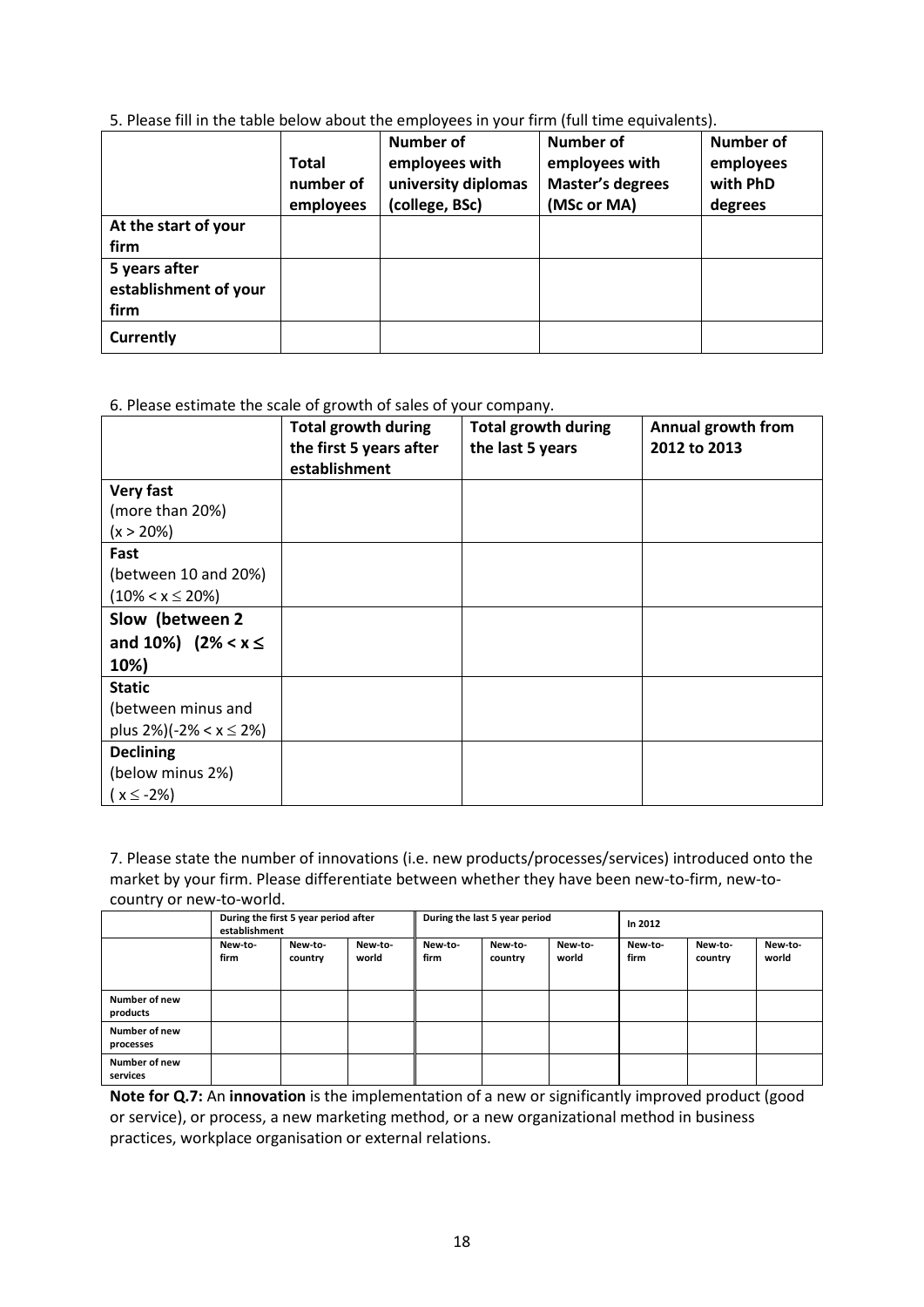#### 8. What is the share of exports in your turnover?

| During the last 5 years | In 2012 |
|-------------------------|---------|
|                         |         |

9. How many patents/trademarks/ISO9001 certificates has your firm obtained?

|                             | During the last 5 years | In 2012 |
|-----------------------------|-------------------------|---------|
| <b>Patent applications</b>  |                         |         |
| <b>Patents hold</b>         |                         |         |
| <b>Trademarks hold</b>      |                         |         |
| <b>ISO9001 certificates</b> |                         |         |
| hold                        |                         |         |

10. Does your firm conduct design activities? Yes ... No ...

An engineering **design** process is the formulation of a plan to help an engineer at the shop-floor to build a product with a specified performance goal. This process involves a number of steps, and parts of the process may need to be repeated many times before production of a final product can begin.

11. What is the main source of design activity conducted? Please tick as appropriate.

| Customers' designs       |  |
|--------------------------|--|
| Other companies' designs |  |
| Company's own design     |  |
| Other (please specify)   |  |

12. What is the average share of **income** from licensing (and royalties) or other form of intellectual assets in your total revenues during the last **5** years? …%.

13. What is your average share of **payments** for licensing (and royalties) or any other form of intellectual assets in your total revenues during the last **5** years? …%

14. Is there a research and development (R&D) unit in your firm? Yes ... No ... **R&D unit** is the unit in the firm where the primary function is to conduct research and engineering prototype applications with the sole aim to develop [new products](http://en.wikipedia.org/wiki/New_product_development) and new processes.

15. If there is not an R&D unit, is there a systematic and periodically reconsidered R&D programs/projects to produce new products/processes/services? Yes ... No ...

16. Please estimate the share of R&D expenditures in total sales of your firm.

|                              | During the last 5 year period | In 2012 |
|------------------------------|-------------------------------|---------|
| Share of R&D expenditures in |                               |         |
| your turnover/sales          |                               |         |

17. Please give information about the R&D personnel (as full time equivalent) employed in your firm.

|                           | Total number of R&D |                                  |
|---------------------------|---------------------|----------------------------------|
|                           | personnel           | <b>Total number of engineers</b> |
| At the start of your firm |                     |                                  |
| Currently                 |                     |                                  |

**Note:** The number of **R&D personnel** involves full and part time employees, however, no internships, leasing workers or temporary personnel.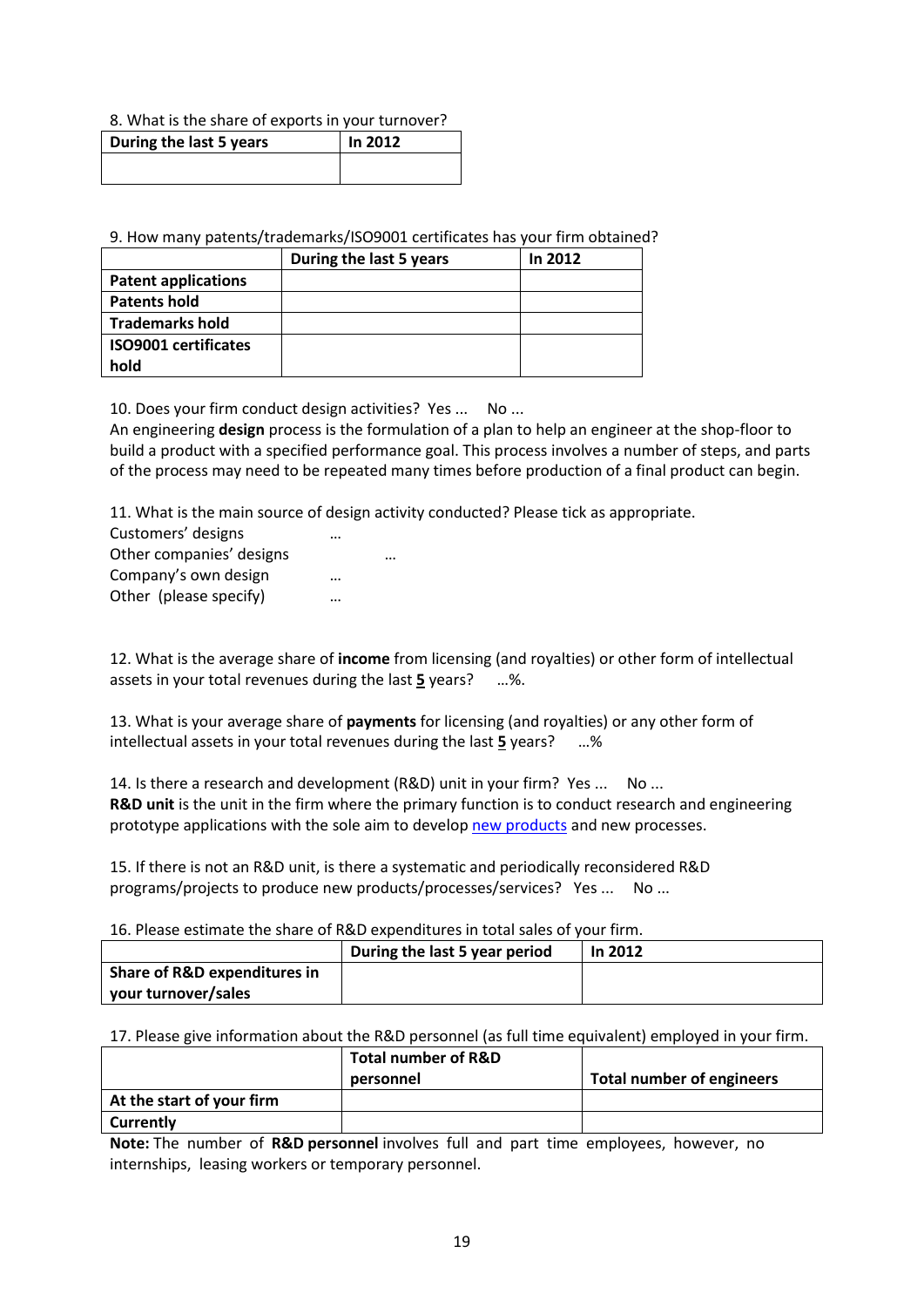18. Can you estimate approximately how many new firms started operations in your technology field in your country and how many firms closed down during **the last year**? Estimated number of new firms established ...... Estimated number of firms closed down .....

19. Please evaluate the extent to which the following factors create obstacles in the entrepreneurial activity of your firm:

|                                                                | 2 | 3 | 4 | 5 | 6 | 7 |
|----------------------------------------------------------------|---|---|---|---|---|---|
| <b>Technology risk</b>                                         |   |   |   |   |   |   |
| Large sunk investment (Capital stock in which we have          |   |   |   |   |   |   |
| invested has limited flexibility $-$ i.e. we cannot serve a    |   |   |   |   |   |   |
| sufficiently diversified customer base using this equipment)   |   |   |   |   |   |   |
| <b>Funding constraints</b>                                     |   |   |   |   |   |   |
| Demand or market constraints                                   |   |   |   |   |   |   |
| Marketing problems (i.e. lack of marketing and management      |   |   |   |   |   |   |
| know-how)                                                      |   |   |   |   |   |   |
| Lack of technological know-how                                 |   |   |   |   |   |   |
| Difficulty in finding partners for technological collaboration |   |   |   |   |   |   |
| (i.e. joint product production, technical assistance, etc.)    |   |   |   |   |   |   |
| Difficulty in finding employees with technical skills          |   |   |   |   |   |   |
| Difficulty in keeping employees with technical skills          |   |   |   |   |   |   |
| Competition and barriers of entry created by large companies   |   |   |   |   |   |   |
| (i.e. MNEs)                                                    |   |   |   |   |   |   |
|                                                                |   |   |   |   |   |   |
|                                                                |   |   |   |   |   |   |
|                                                                |   |   |   |   |   |   |

1=not at all/ 7=to a great extent

20. This question is about technology issues in your firm. Please evaluate the extent (in a scale of 1 to 7) for each statement below.

|                                                                   | 1 | 2 | 3 | Δ | 5 | 6 |  |
|-------------------------------------------------------------------|---|---|---|---|---|---|--|
| In your firm, production processes used are                       |   |   |   |   |   |   |  |
| $(1 =$ labour-intensive methods or previous generations of        |   |   |   |   |   |   |  |
| process technology, 7 = the world's best and most efficient       |   |   |   |   |   |   |  |
| process technologies)                                             |   |   |   |   |   |   |  |
| Your firm is                                                      |   |   |   |   |   |   |  |
| $(1 = not able to absorb new technology, 7 = aggressive in$       |   |   |   |   |   |   |  |
| absorbing new technology)                                         |   |   |   |   |   |   |  |
| If your firm is in a joint venture with a foreign firm or has a   |   |   |   |   |   |   |  |
| foreign partner (i.e. a parent firm, sister firm), your foreign   |   |   |   |   |   |   |  |
| $(1 = \text{brings little new technology into your})$<br>partner  |   |   |   |   |   |   |  |
| firm, $7 =$ is an important source of new technology for your     |   |   |   |   |   |   |  |
| firm)                                                             |   |   |   |   |   |   |  |
| Your firm obtains technology                                      |   |   |   |   |   |   |  |
| $(1 =$ exclusively from licensing or imitating foreign companies, |   |   |   |   |   |   |  |
| 7 = by conducting formal research and pioneering their own        |   |   |   |   |   |   |  |
| new products and processes)                                       |   |   |   |   |   |   |  |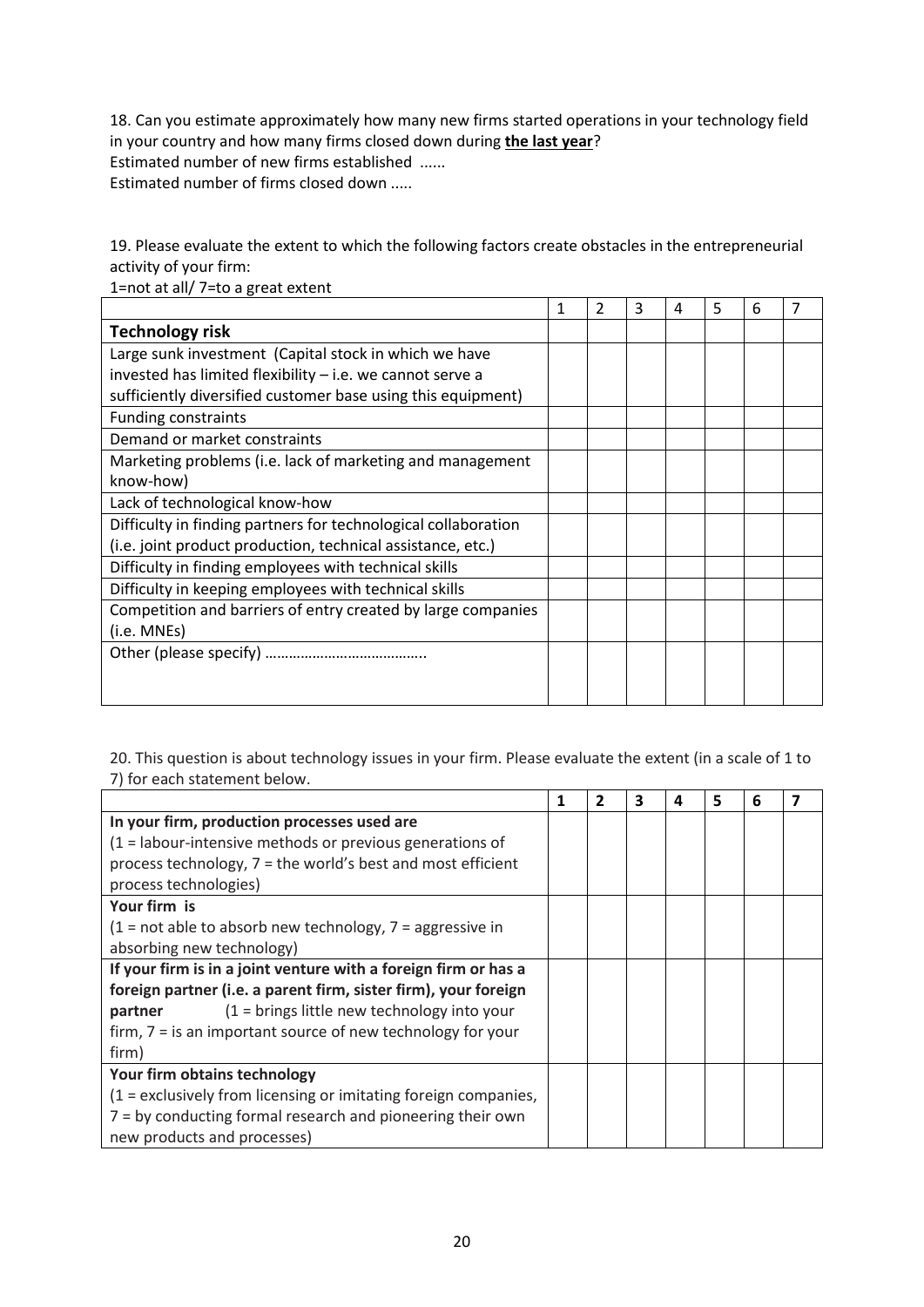21. This question refers to human skills and training. Please evaluate the extent (in a scale of 1 to 7) for each statement below.

|                                                                     | 1 | 3 | 4 | 5 | 6 |  |
|---------------------------------------------------------------------|---|---|---|---|---|--|
| The educational system in your country specifically with            |   |   |   |   |   |  |
| regard to raising skills in your technology field                   |   |   |   |   |   |  |
| $(1 =$ does not meet the needs of a competitive economy, $7 =$      |   |   |   |   |   |  |
| meets the needs of a competitive economy)                           |   |   |   |   |   |  |
| In your country, specialized research and employee training         |   |   |   |   |   |  |
| services particularly in your technology field are                  |   |   |   |   |   |  |
| $(1 = not available, 7 = available from world-class local$          |   |   |   |   |   |  |
| institutions)                                                       |   |   |   |   |   |  |
| The general approach of your firm to human resources is             |   |   |   |   |   |  |
| $(1 =$ to invest little in training and employee development, $7 =$ |   |   |   |   |   |  |
| to invest heavily to attract, train, and retain employees)          |   |   |   |   |   |  |
| Your firm's talented people                                         |   |   |   |   |   |  |
| $(1 = normally leave to pursue opportunities in other firms,$       |   |   |   |   |   |  |
| $7 =$ almost always remain in the firm)                             |   |   |   |   |   |  |

22. This question is about knowledge networks and the supply chain. Please evaluate the extent (in a scale of 1 to 7) for each statement below.  $\overline{\phantom{0}}$ 

|                                                                    | 1 | 2 | 3 | Δ | 5 | 6 | 7 |
|--------------------------------------------------------------------|---|---|---|---|---|---|---|
| R&D collaboration between your firm and local universities         |   |   |   |   |   |   |   |
| $(1 =$<br>is                                                       |   |   |   |   |   |   |   |
| minimal or nonexistent, $7 =$ intensive and ongoing)               |   |   |   |   |   |   |   |
| Scientific research institutions related to your technology        |   |   |   |   |   |   |   |
| field (e.g. university laboratories, government laboratories       |   |   |   |   |   |   |   |
| in your country) are                                               |   |   |   |   |   |   |   |
| $(1 = nonexistence, 7 = the best in their fields internationally)$ |   |   |   |   |   |   |   |
| Scientists and engineers related to your technology field in       |   |   |   |   |   |   |   |
| your country are                                                   |   |   |   |   |   |   |   |
| $(1 = nonexistence)$ rare, $7 =$ widely available)                 |   |   |   |   |   |   |   |
| Local suppliers in your technology field in your country are       |   |   |   |   |   |   |   |
| $(1 =$ largely nonexistent, $7 =$ numerous and include the most    |   |   |   |   |   |   |   |
| important materials, components, equipment, and services)          |   |   |   |   |   |   |   |
| The quality of local suppliers in your technology field in your    |   |   |   |   |   |   |   |
| country is                                                         |   |   |   |   |   |   |   |
| $(1 = \text{very poor}, 7 = \text{very good})$                     |   |   |   |   |   |   |   |
| If your firm is exporting, you are                                 |   |   |   |   |   |   |   |
| $(1 =$ primarily involved in individual steps of the value chain,  |   |   |   |   |   |   |   |
| e.g., resource extraction or production, $7$ = present across the  |   |   |   |   |   |   |   |
| entire value chain, e.g., do not only produce but also perform     |   |   |   |   |   |   |   |
| product design, marketing sales, logistics and after-sales         |   |   |   |   |   |   |   |
| services)                                                          |   |   |   |   |   |   |   |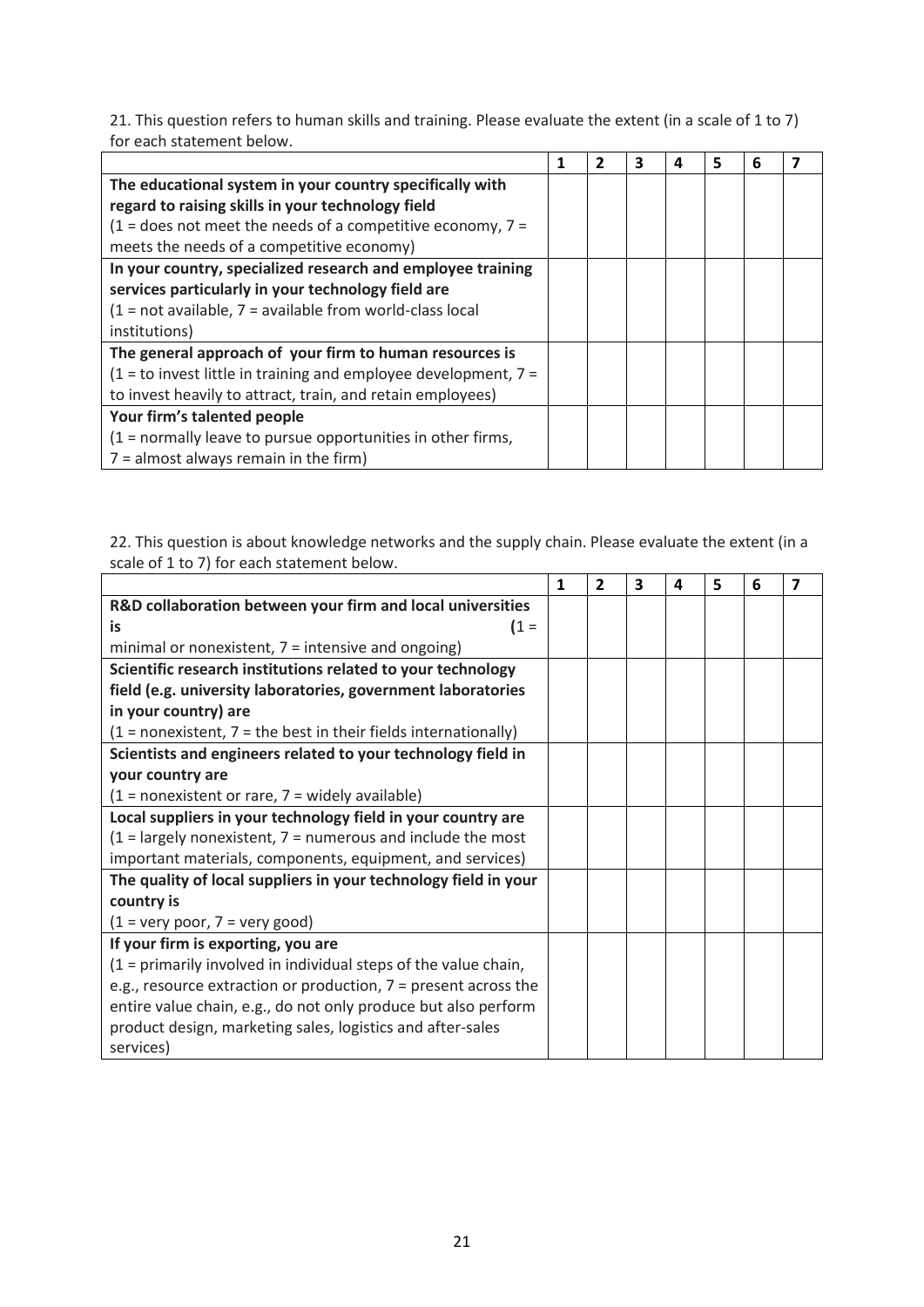23. This question is about your innovation collaboration activities. Please evaluate the importance of the following types of partners for your firm in collaborating specifically to introduce new products /processes /services onto the market. Please fill in the below matrix using a scale from 1 to 7. (1=not important, 7=very important). Please also state whether the partners are of domestic or foreign origin.

|                           | Origin of partner |         | Type of co-operation  |                      |                      |                        |                    |                          |                        |
|---------------------------|-------------------|---------|-----------------------|----------------------|----------------------|------------------------|--------------------|--------------------------|------------------------|
|                           | <b>Domestic</b>   | Foreign | Strategic<br>alliance | R&D<br>agreeme<br>nt | Technical<br>support | Licensing<br>agreement | Subcontra<br>cting | Research<br>contract-out | Other (please specify) |
| <b>University</b>         |                   |         |                       |                      |                      |                        |                    |                          |                        |
| <b>Research institute</b> |                   |         |                       |                      |                      |                        |                    |                          |                        |
| Customer                  |                   |         |                       |                      |                      |                        |                    |                          |                        |
| <b>Supplier</b>           |                   |         |                       |                      |                      |                        |                    |                          |                        |
| Parent/sister firm        |                   |         |                       |                      |                      |                        |                    |                          |                        |
| Government                |                   |         |                       |                      |                      |                        |                    |                          |                        |
| Consultant                |                   |         |                       |                      |                      |                        |                    |                          |                        |
| Other (please<br>specify) |                   |         |                       |                      |                      |                        |                    |                          |                        |

#### **Notes for Q.23:**

**Strategic alliance** is a formal cooperation relationship between two or more parties to pursue a set of agreed upon goals, while remaining independent organizations. The alliance often involves technology transfer (access to knowledge and expertise), shared expenses and shared risk.

**R&D agreement** is an agreement between firms to jointly undertake research and development activities, in order to pool know-how and to share the costs and risks of inventing new products.

**Technical support** is the provision of advice and/or skills in the form of specialist personnel, training, scholarships and grants for research and development.

**Licensing agreement** is a contractual right agreement that gives someone permission to do a certain activity or to use certain property owned by someone else. Licenses protect proprietary rights in software and other computer products. A license allows an intellectual property rights holder (the "licensor") to make money from an invention or creative work by charging a user (the "licensee") for product use.

**Subcontracting** is signed between the company and an individual or in many cases a business to perform part or all of the obligations of a contract related to a specific project. The incentive to hire subcontractors is either to reduce costs or to mitigate project risks.

**Research contract-out** is the process of contracting the research and development business function to an external provider such as a university or a research organization.

24. This question is about the nature of demand and finance availability in your technology field. Please evaluate the extent (in a scale of 1 to 7) for each statement below.

|                                                               | 1 | 2 | 3 | 4 | 5 | 6 |  |
|---------------------------------------------------------------|---|---|---|---|---|---|--|
| <b>Customers of your firm make purchasing decisions</b>       |   |   |   |   |   |   |  |
| $(1 =$ based solely on the lowest price, $7 =$ based on a     |   |   |   |   |   |   |  |
| sophisticated analysis of performance attributes)             |   |   |   |   |   |   |  |
| Your firm sells its high technology products in the domestic  |   |   |   |   |   |   |  |
| market                                                        |   |   |   |   |   |   |  |
| (1=none, 7= almost all production)                            |   |   |   |   |   |   |  |
| Your firm sells its high technology products in the foreign   |   |   |   |   |   |   |  |
| market<br>$(1=none, 7=$                                       |   |   |   |   |   |   |  |
| almost all production)                                        |   |   |   |   |   |   |  |
| How easy is it in your country for a firm with innovative but |   |   |   |   |   |   |  |
| risky projects to find venture capital?                       |   |   |   |   |   |   |  |
| $(1 = \text{impossible}, 7 = \text{very easy})$               |   |   |   |   |   |   |  |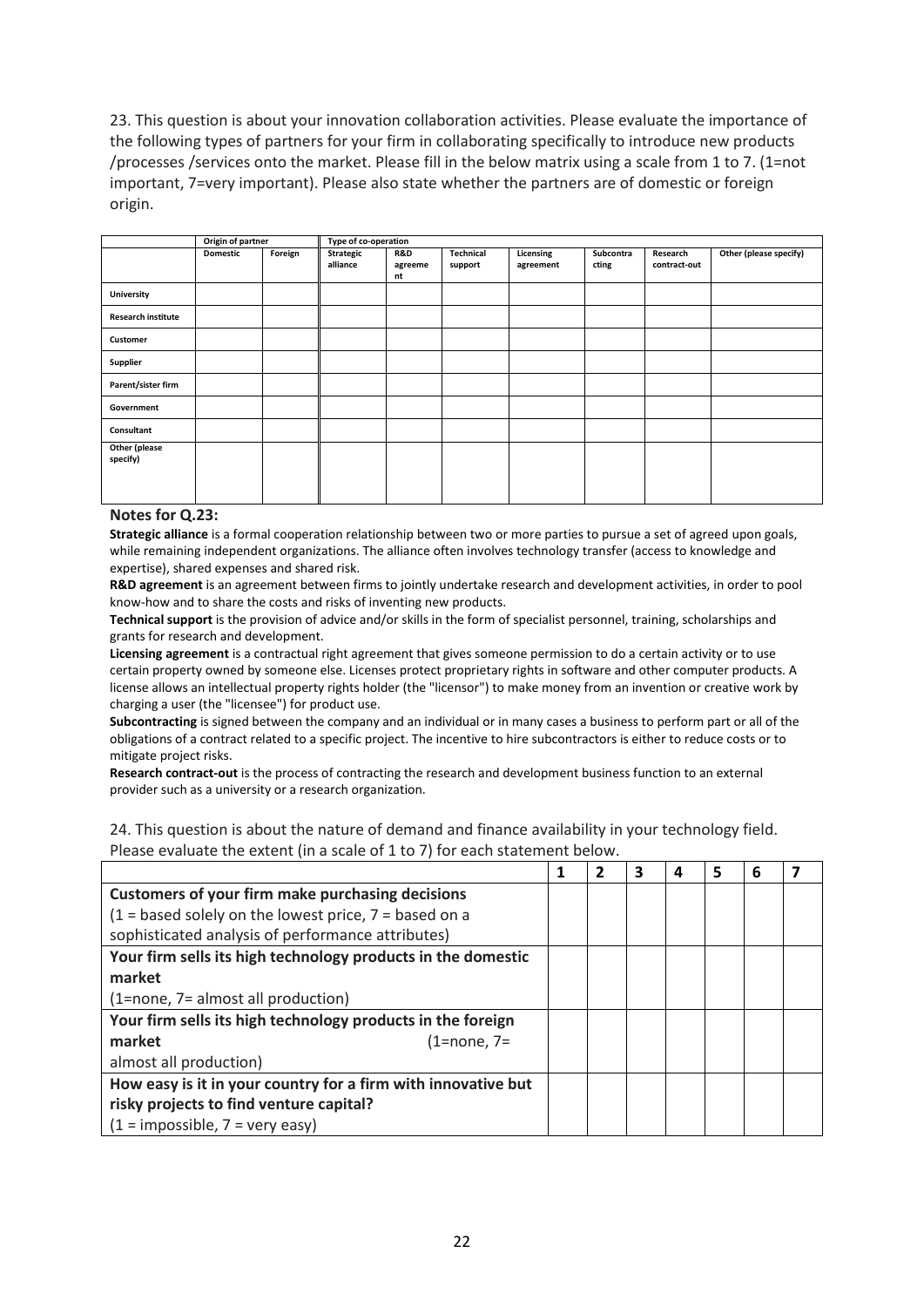25. Please evaluate the importance of the following types of customers for your company. 1=not at all/ 7=to a great extent

| Large firms                                                    |  |  |  |  |
|----------------------------------------------------------------|--|--|--|--|
| Small and medium sized firms                                   |  |  |  |  |
| Public sector                                                  |  |  |  |  |
| Final consumers (e.g. private households, private consumption) |  |  |  |  |
|                                                                |  |  |  |  |

26. This question is about the extent of public support in your technology field in your country. Please evaluate the extent (in a scale of 1 to 7) for each statement below.

|                                                                    | 1 | $\overline{2}$ | 3 | 4 | 5 | 6 | $\overline{\mathbf{z}}$ |
|--------------------------------------------------------------------|---|----------------|---|---|---|---|-------------------------|
| In your country's economy, how widespread are well-                |   |                |   |   |   |   |                         |
| developed and deep clusters with regard to your technology         |   |                |   |   |   |   |                         |
| field?                                                             |   |                |   |   |   |   |                         |
| $(1 = nonexistence, 7 = widespread)$                               |   |                |   |   |   |   |                         |
| Do firms in your technology field have contacts with               |   |                |   |   |   |   |                         |
| government officials in your country?                              |   |                |   |   |   |   |                         |
| (1 = yes, officials usually favour well-connected firms and        |   |                |   |   |   |   |                         |
| individuals, 7 = no, officials are neutral)                        |   |                |   |   |   |   |                         |
| The composition of public investment with regard to your           |   |                |   |   |   |   |                         |
| technology field in your country is                                |   |                |   |   |   |   |                         |
| $(1 =$ is wasteful, $7 =$ efficiently provides necessary goods and |   |                |   |   |   |   |                         |
| services not provided by the market)                               |   |                |   |   |   |   |                         |
| Have you or companies that you know in your technology             |   |                |   |   |   |   |                         |
| field been involved in public tenders to sell your new             |   |                |   |   |   |   |                         |
| products?                                                          |   |                |   |   |   |   |                         |
| $(1 = never, 7 = very often)$                                      |   |                |   |   |   |   |                         |
|                                                                    |   |                |   |   |   |   |                         |
| With regard to your technology field in your country,              |   |                |   |   |   |   |                         |
| government procurement decisions result in technological           |   |                |   |   |   |   |                         |
| innovation                                                         |   |                |   |   |   |   |                         |
| $(1 =$ strongly disagree, $7 =$ strongly agree)                    |   |                |   |   |   |   |                         |

27. Please evaluate the importance of funding coming from the following sources for financing of innovation activities in your firm.

1=not at all/ 7=to a great extent

|                                                                  |  | 3 | 5 |  |
|------------------------------------------------------------------|--|---|---|--|
| Own financial resources (own savings)                            |  |   |   |  |
| Funding from family member                                       |  |   |   |  |
| Funding from a bank                                              |  |   |   |  |
| Public funding from national government or local authorities     |  |   |   |  |
| (programs supporting entrepreneurship, innovation, etc.) - loan  |  |   |   |  |
| Public funding from national government or local authorities     |  |   |   |  |
| (programs supporting entrepreneurship, innovation, etc.) – grant |  |   |   |  |
| European Union funds (programs supporting SMEs, etc.)            |  |   |   |  |
| R&D tax incentives                                               |  |   |   |  |
|                                                                  |  |   |   |  |
|                                                                  |  |   |   |  |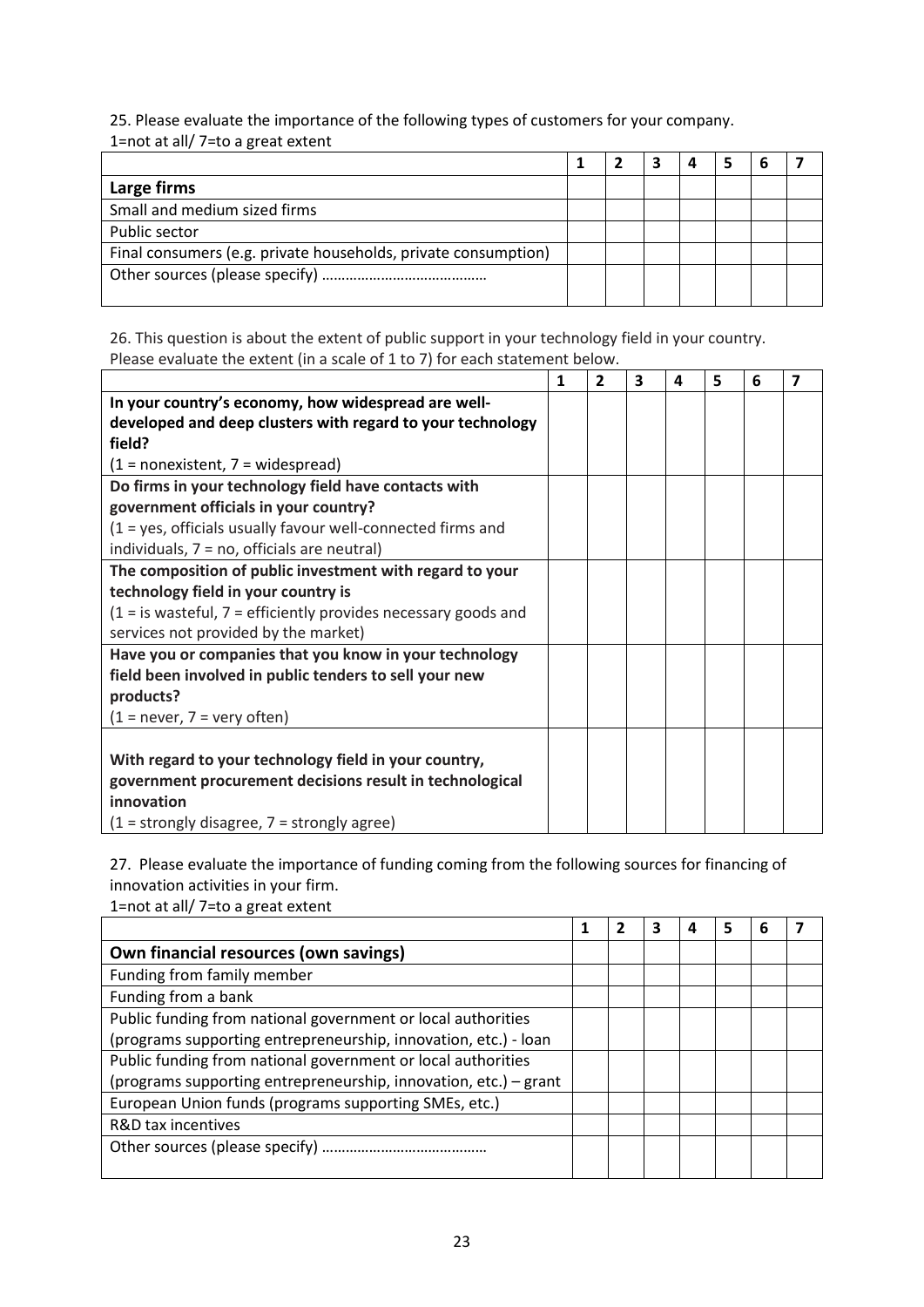28. This question is about legal framework and regulations in your technology field in your country. Please evaluate the extent (in a scale of 1 to 7) for each statement below.

|                                                                        | 1 | $\overline{2}$ | 3 | 4 | 5 | 6 | 7 |
|------------------------------------------------------------------------|---|----------------|---|---|---|---|---|
| Complying with administrative requirements (permits,                   |   |                |   |   |   |   |   |
| regulations, reporting) issued by the government in your               |   |                |   |   |   |   |   |
| country is                                                             |   |                |   |   |   |   |   |
| $(1 = \text{burdensome}, 7 = \text{not burdensome})$                   |   |                |   |   |   |   |   |
| Intellectual property protection and anti-counterfeiting               |   |                |   |   |   |   |   |
| measures in your country are                                           |   |                |   |   |   |   |   |
| $(1 = \text{weak}$ and not enforced, $7 = \text{strong}$ and enforced) |   |                |   |   |   |   |   |
| Financial auditing and reporting standards regarding                   |   |                |   |   |   |   |   |
| company financial performance in your country are                      |   |                |   |   |   |   |   |
| $(1 =$ extremely weak, $7 =$ extremely strong, the best in the         |   |                |   |   |   |   |   |
| world)                                                                 |   |                |   |   |   |   |   |
| The legal framework for private businesses to settle                   |   |                |   |   |   |   |   |
| disputes and challenge the legality of government actions              |   |                |   |   |   |   |   |
| and/or regulations in your country is                                  |   |                |   |   |   |   |   |
| $(1 =$ inefficient and subject to manipulation, $7 =$ efficient and    |   |                |   |   |   |   |   |
| follows a clear, neutral process)                                      |   |                |   |   |   |   |   |
| Are firms usually informed clearly by the government of                |   |                |   |   |   |   |   |
| changes in policies and regulations affecting your                     |   |                |   |   |   |   |   |
| technology field in your country?                                      |   |                |   |   |   |   |   |
| $(1 = never informed; 7 = always informed)$                            |   |                |   |   |   |   |   |

**29. Would you like to receive the final report with the results of the survey? If yes, please give the e-mail addresses for the reports to be sent to:**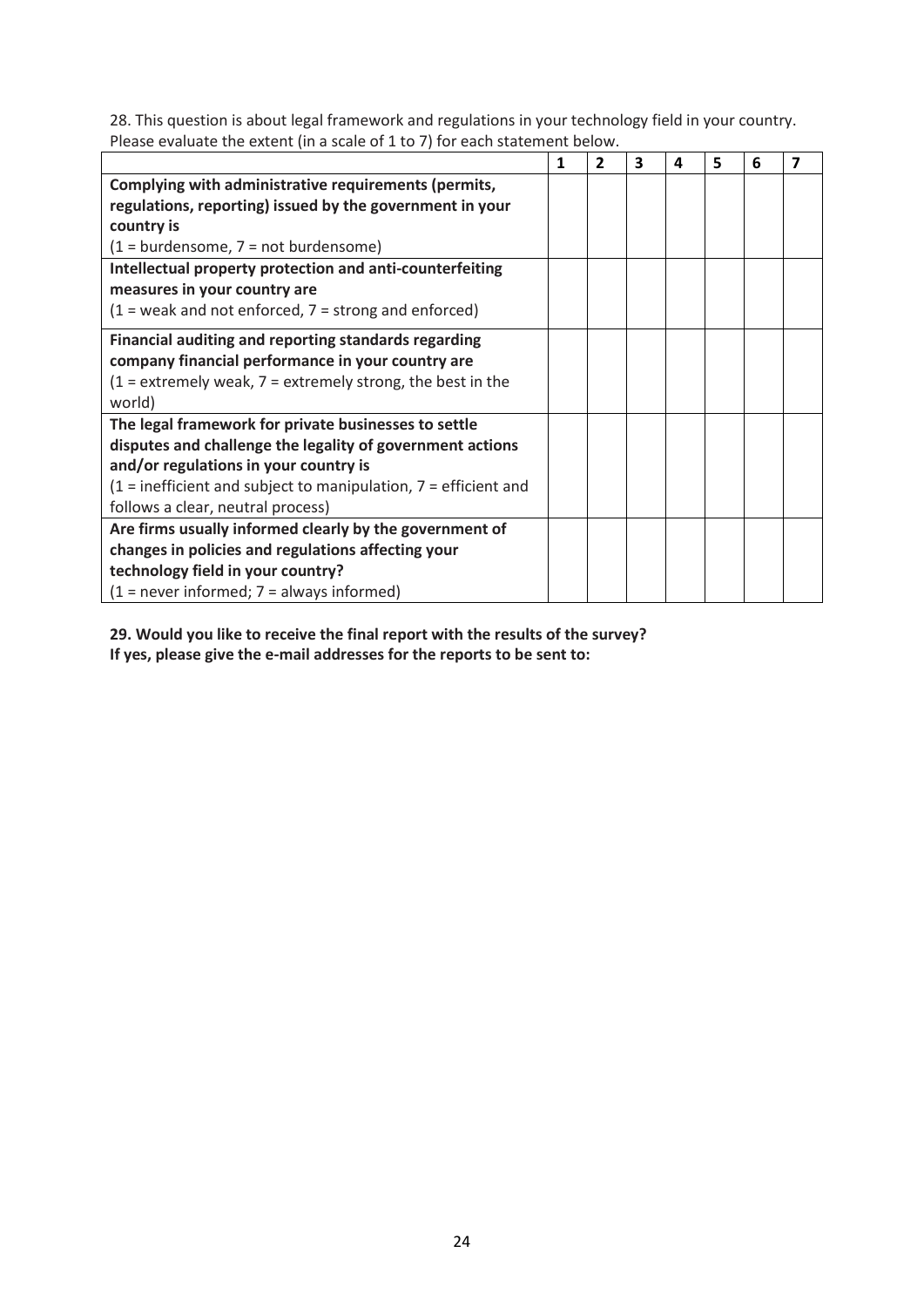#### <span id="page-25-0"></span>**References**

Autio, E. (2009) The Finnish Paradox: The Curious Absence of High-Growth Entrepreneurship in Finland. ETLA Discussion Papers No. 1197. Helsinki, Finland.

Bartelsman, E., Haltiwanger, J., Scarpetta, S. (2005) Comparative analysis of firm demographics and survival evidence from micro-level sources in OECD countries. Industrial and Corporate Change 14(3), pp. 365-392.

Baumol, W. (2002) The Free-Market Innovation Machine: Analyzing the Growth Miracle of Capitalism. Princeton: Princeton University Press.

Bergek, A., Jacobsson, S., Carlsson, B., Lindmark, S., Rickne, A. (2008) Analyzing the functional dynamics of technological innovation systems: A scheme of analysis. Research Policy 37, pp. 407– 429.

Breschi S., Malerba, F. and Orsenigo, L. (2000) Technological regimes and Schumpeterian patterns of innovation. The Economic Journal 110 (April), pp. 388-410.

Brush, C.G., Duhaime, I., Gartner, W., Stewart, A., Katz, J., Hitt, M.A., et al. (2003) Doctoral education in the field of entrepreneurship. Journal of Management 29(3), pp. 309-331.

Chaminade, C. and Edquist, C. (2006) From theory to practice. The use of the systems of innovation approach in innovation policy, in: Hage, J.; De Meeus, M. (Eds.) Innovation, Learning and Institutions. Oxford, Oxford University Press.

de Soto, H.D. (2000) The Mystery of Capital: Why Capitalism Triumphs in the West and Fails Everywhere Else. New York: Basic Books.

Dopfer, K., Foster, J., Potts, J. (2004) Micro-meso-macro. Journal of Evolutionary Economics, 14(3), pp. 263-279.

Edquist, C. (Ed.) (1997) Systems of innovation: technologies, institutions, and organizations. London: Pinter.

Edquist, C. (2005) Systems of innovation: perspectives and challenges, in Fagerberg, J., Mowery, D., Nelson, R. (Eds.), The Oxford Handbook of Innovation. Oxford University Press, Oxford, pp. 181–208.

Edquist, C. and Chaminade, C. (2006) Industrial Policy from a Systems-of -Innovation Perspective. European Investment Bank Papers(EIB), 11 (1-2), July 2006, 32 pp.

Edquist, C. and Hommen, L. (2008) Comparing National Systems of Innovation in Asia and Europe: Theory and Comparative Framework, in Edquist, C. and Hommen, L. (Eds.) Small Country Innovation Systems: Globalisation, Change and Policy in Asia and Europe. Edward Elgar, Cheltenham, pp. 1-28.

Farrell, M. (1957) The measurement of productive efficiency. Journal of the Royal Statistical Society. Series A, General 120(3), pp. 253–281.

Freeman, C. (1987) Technology and economic performance: lessons from Japan, London: Pinter.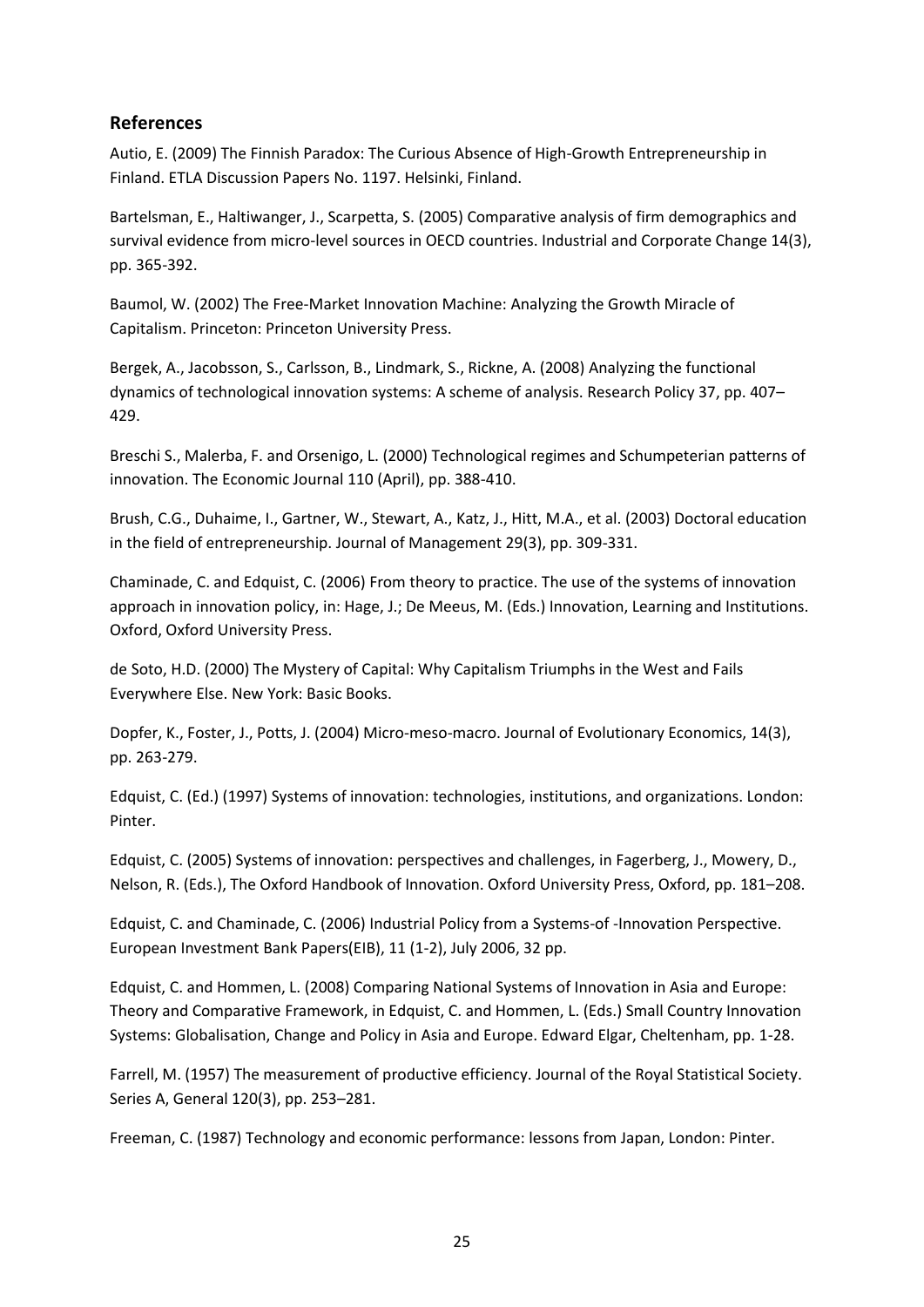Freeman, C. and Perez, C. (1988) Structural crises of adjustment: business cycles and investment behavior, in: Dosi, G., Freeman, C., Nelson, R., Silverberg, G., and L. Soete (Eds.) Technical Change and Economic Theory, London: Pinter Publishers, pp. 38-66.

Galli, R. and Teubal, M. (1997) Paradigmatic shifts in national innovation systems, in Edquist, C. (Ed.), Systems of Innovation: Growth, Competitiveness and Employment. Pinter, London, pp. 342-364.

Gartner, W.B. (1988) Who is an entrepreneur? Is the wrong question. American Journal of Small Business, 12, 4 (Spring), pp. 11-32.

GEM (2004) Global Enterpreneurship Monitor. Babson College and London Business School. Authors: Zoltan J. Acs, Pia Arenius, Michael Hay, Maria Minniti

Hayek, F.A. (1945) The use of knowledge in society. American Economic Review 25(4), pp. 519-530.

Johnson, A. (2001) Functions in Innovation System Approaches. Paper for DRUID's Nelson-Winter Conference. 2001. Aalborg, Denmark.

Johnson, A. and Jacobsson, S. (2001) Inducement and blocking mechanisms in the development of a new industry: the case of renewable energy technology in Sweden, in: Coombs, R., Green, K., Walsh, V., Richards, A. (Eds.)Technology and the Market: Demand, Users and Innovation. Edward Elgar, Cheltenham, pp. 89-111.

Kirzner, M.I. (1973) Competition and Entrepreneurship. The University of Chicago Press, Chicago and London.

Kirzner, I.M. (1980) The primacy of entrepreneurial discovery, in: IEA (The Institute of Economic Affairs), The Prime Mover of Progress. The entrepreneur in capitalism and socialism. Papers on the role of the entrepreneur, Goron Pro-Print Co Ltd, Lancing, Sussex, pp.5-28.

Landström, H. (2005) Pioneers in Entrepreneurship and Small Business Research. Springer: New York, Dordrecht, Heidelberg, London.

Langlois, R.N. (2003) Schumpeter and the obsolescence of the entrepreneur. Advances in Austrian Economics 6, pp. 283–298.

Lijphart, A. (1975) The comparable-cases strategy in comparative research. *Comparative Political Studies*, 8: 158-77.

List, F. (1909) The National System of Political Economy, Longmans Green and Co, London. Printed from [www.econolib.org.](http://www.econolib.org/)

Liu, X. and White, S. (2001) Comparing innovation systems: a framework and application to China's transitional context. Reseach Pollicy 30, pp. 1091-1114.

Lundvall, B.Å. (Ed.) (1992) National systems of innovation: towards a theory of innovation and interactive learning. London: Pinter.

Lundvall, B.Å. (2007) National Innovation Systems – Analytical Concept and Development Tool. Industry and Innovation 14(1), pp. 95-119.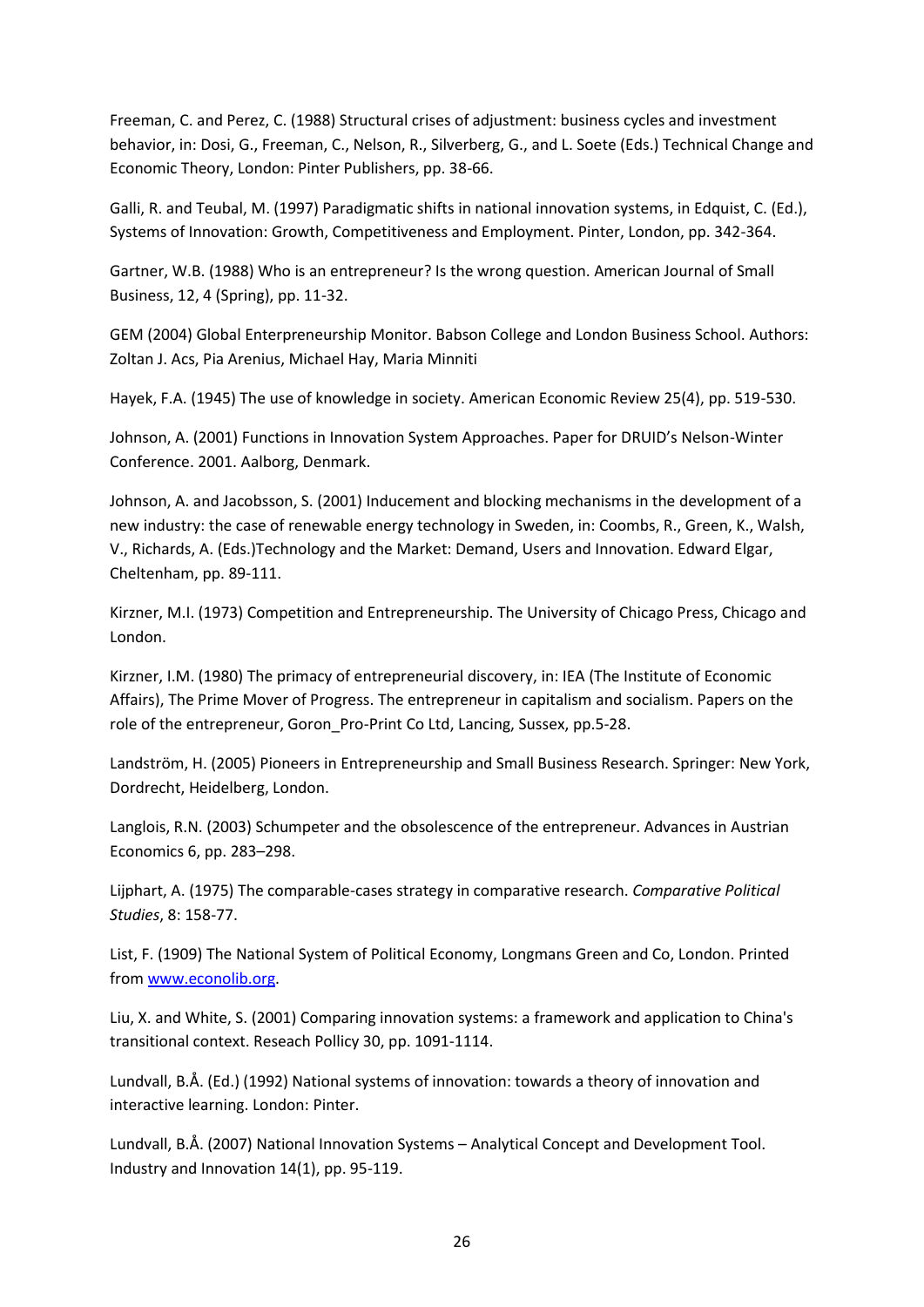Malerba, F. (2002) Sectoral systems of innovation and production. Research Policy 31, pp. 247–264.

Malerba, F. (2010) 1.1.1 Conceptualizing Knowledge intensive entrepreneurship: Concepts and Models. Presentation done at the 3<sup>rd</sup> AEGIS meeting, Lisbon 27-29 October 2010.

Mayntz, Renate (2004), Mechanisms in the Analysis of Social Macro-Phenomena, Philosophy of the Social Sciences 34(2), pp. 237-259.

Metcalfe, J.S. (2004) The entrepreneur and the style of modern economics. Journal of Evolutionary Economics 14, pp. 157–175.

Milgrom, P. and Roberts, J. (1994) Complementarities and Systems: Understanding Japanese Economic Organization. Estudios Economicos 9(1), pp. 1994: 3-42

Nelson, R.R. (Ed.) (1993) National innovation systems: a comparative analysis. Oxford: Oxford University Press.

OECD (2003) Entrepreneurship and Local Economic Development. Programme and Policy Recommendations. OECD, Paris.

OECD (2005) The Measurement of Scientific and Technological Activities, Oslo Manual: Guidelines for Collecting and Interpreting Innovation Data, Third edition. A joint publication of OECD and Eurostat.

Palmberg, C. (2006) The sources and success of innovations - Determinants of commercialisation and break-even times. Technovation, 26, pp. 1253-1267.

Pérez, C. (1983) Structural change and the assimilation of new technologies in the economic and social systems. Futures 15(4), pp. 357-375.

Pérez, C. (2003) Financial Capital and Technological Revolutions. Edward Elgar, Cheltenham.

Radosevic, S. (2007) National Systems of Innovation and Entrepreneurship: In Search of a Missing Link. Economics Working Paper No. 73. UCL-SSEES, Centre for the Study of Economic and Social Change in Europe. UCL School of Slavonic and East European Studies.

Rao, H. (2004) Institutional activism in the early American automobile industry. Journal of Business Venturing 19, pp. 359–384.

Schmid, A. (2004): Conflict and Cooperation. Institutional and behaviour Economics, Blackwell Publishing.

Schumpeter, J. (1934) The Theory of Economic Development. Cambridge, Massachusetts, Harvard University Press.

Schumpeter, J. (1949) Economic theory and entrepreneurial history. Change and the entrepreneur, pp. 63-48. Reprinted in Schumpeter J. (1989) Essays on entrepreneurs, innovations, business cycles and capitalism (edited by Clemence R.V.), pp. 253-271. Transaction Publisher, New Brunswick, New Jersey.

Shane, S. (2000) Prior knowledge and discovery of entrepreneurial opportunities. Organization Science 11, pp. 448–469.